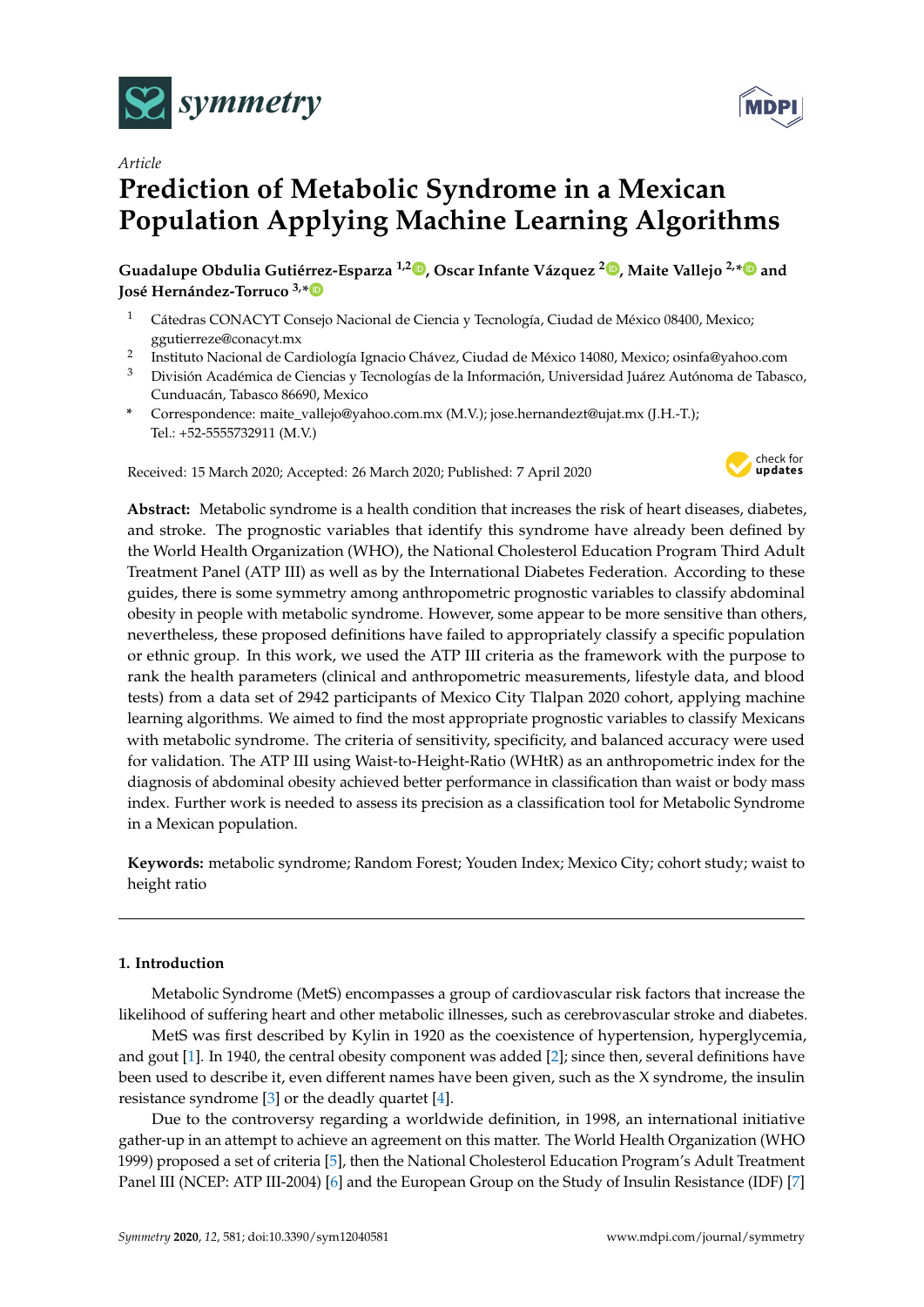(Table [1\)](#page-2-0). Even though these definitions agree on the essential components (glucose intolerance, obesity, hypertension, and dyslipidemia), there is a disagreement in the cutoff points of some components as well as in the cluster of components that should be included, an example of this is the anthropometric indexes that have been used to define obesity and central obesity. Also, because the distribution of adipose tissue may vary concerning age, gender and ethnicity, these proposed definitions have failed to appropriately classify a specific population or ethnic group, such as Africans, Latin-Americans or Japanese, among others.

On the other hand, machine learning, a sub-discipline of artificial intelligence has had a high tendency in health research, providing methods and techniques that have been successfully applied in a variety of medical domains and the early diagnosis of several diseases such as hypertension [\[8](#page-12-1)[,9\]](#page-12-2) diabetes [\[10](#page-12-3)[,11\]](#page-12-4), and MetS [\[12](#page-12-5)[,13\]](#page-12-6).

One of the first medical research applying machine learning algorithms [\[14\]](#page-12-7), used the blood pressure data of 300 clinically healthy participants and 85 subjects with hypertension. An expert system applying neural networks was developed to diagnose and treat high blood pressure; the final system acieved 94% accuracy, this means that 94 out of every 100 participants were correctly diagnosed, either positives or negatives.

The use of machine learning to predict the MetS, applying algorithms such as decision tree [\[15](#page-12-8)[,16\]](#page-12-9), logistic regression [\[17\]](#page-12-10), Naïve Bayes [\[18\]](#page-12-11) and support vector machine (SVM) [\[19\]](#page-12-12) among others, have achieved high performance. Karimi-Alavijeh et al. [\[20\]](#page-12-13) used a decision tree and their results showed that SVM had a better performance, with an accuracy of 75%. Barakat et al. [\[21\]](#page-12-14) also used SVM and other algorithms, such as the rule-based RIPPER (JRip), Classification and Regression Trees (CART), and C5.0 tree (C5) for diagnosis of MetS; however, the SVM achieved the best performance with an accuracy of 97%.

Artificial Neural Networks (ANN) have as well obtained a high performance in the prediction of MetS. Hirose et al. [\[13\]](#page-12-6) predicted successfully the 6-year incidence of MetS using an ANN, with a sensitivity of 0.93 and a specificity of 0.91. Lin et al. [\[17\]](#page-12-10) used ANN and logistic regression models to identify MetS in patients with second-generation antipsychotics treatment; as a result, the ANN (88.3%) achieved the best performance in accuracy, though logistic regression (83.6%) does not differ much from the ANN. Sedehi et al. [\[22\]](#page-12-15) concluded that machine learning algorithms compared to logistic regression and discriminant analysis has better performance to predict MetS with higher accuracy.

Random Forest, another machine learning algorithm, has been applied in the prediction of MetS [\[23](#page-12-16)[,24\]](#page-12-17). This algorithm performs a classification and regression process and the ranking of prognostic variables to support the early diagnosis or prediction of a specific disease. Apilak Worachartcheewan et al. [\[25\]](#page-12-18) determined the prevalence of MetS and achieved an accuracy above 98%. According to related research, the value obtained with Random Forest to predict MetS was higher than SVM and ANN.

In this study, machine learning algorithms were used to rank the health parameters to determine the most appropriate variables for the classification of MetS in the Mexican population, using the Mexico City Tlalpan 2020 cohort [\[26\]](#page-12-19) data set. We look for some new information, although there are symmetric relationships between findings in the established literature. Correlation-based Feature Selection (CFS) was applied as well as, chi.squared filter methods to select relevant features in MetS diagnosis. Several experiments were performed to create the predictive models, applying JRip, C4.5 and Linear SVM classifiers. The performance among the different models was compared.

Filter methods help to identify those variables that were the most important for classification and discard those that were not important. Their advantages are simplicity, speed, and low computational cost. Filter methods used in this study were obtained from the FSelector R package [\[27\]](#page-13-0).

JRip, C4.5, and Linear SVM are known for getting good results in classification tasks [\[28–](#page-13-1)[30\]](#page-13-2). JRip and C4.5 also provide predictive models, understandable by humans. JRip and C4.5 were taken from the RWeka R Package [\[31](#page-13-3)[,32\]](#page-13-4).

This paper is structured as follows: in Section [2,](#page-2-1) the materials and methods are introduced. In Section [3,](#page-4-0) the experiment's performance is presented. A discussion (Section [4\)](#page-9-0) and conclusion (Section [5\)](#page-11-6) complete this paper, as well as some ideas for future works.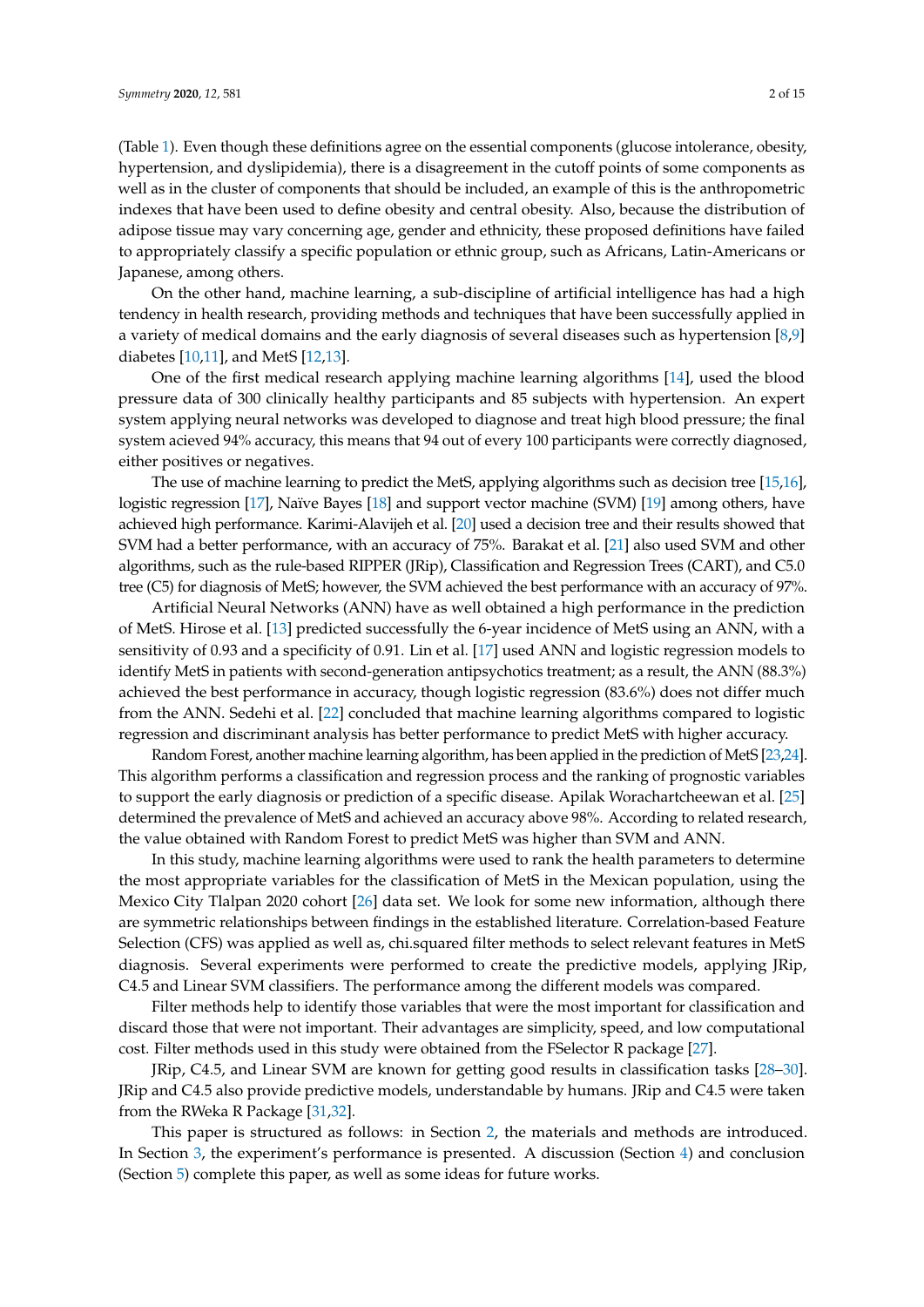<span id="page-2-0"></span>

| <b>Risk Factors</b>                                     | <b>IDF</b>                                                                   | <b>ATP III</b>                                                 | <b>WHO</b>                                                                                        |
|---------------------------------------------------------|------------------------------------------------------------------------------|----------------------------------------------------------------|---------------------------------------------------------------------------------------------------|
| Metabolic<br>Syndrome                                   | Waist circumference<br>plus two or more of the<br>following factors:         | Three or more<br>of the following factors:                     | Glucose intolerance and/or<br>insulin resistance plus,<br>at least two of the following features: |
| Central<br>obesity                                      | Ethnic specific values or<br>$BMI \geq 30$ kg/m <sup>2</sup>                 | Waist circumference: Male: >102 cm,<br>Female: >88 cm          | Waist-to-hip ratio: male (0.9),<br>female (0.85), or BMI > 30 kg/m <sup>2</sup>                   |
| Raised blood<br>pressure                                | $>130/85$ mmHg or<br>treatment for hypertension                              | $\geq$ 130/85 mmHg                                             | $>140/90$ mmHg or<br>treatment for hypertension                                                   |
| Raised<br>triglycerides                                 | $\geq$ 150 mg/dL or<br>treatment for dyslipidemia                            | $\geq$ 150 mg/dL                                               | $>150$ mg/dL                                                                                      |
| Raised fasting<br>plasma glucose                        | $>100$ mg/dL or<br>previously diagnosed<br>diabetes type 2                   | $\geq$ 100 mg/dL or<br>previously diagnosed<br>diabetes type 2 | $\geq$ 110 mg/dL or<br>previously diagnosed<br>diabetes type 2                                    |
| High density<br>lipoprotein<br>cholesterol<br>$(HDL-C)$ | Male: $<$ 40 mg/dL<br>Female: $<$ 50 mg/dL, or<br>treatment for dyslipidemia | Male: $<$ 40 mg/dL<br>Female: <50 mg/dL                        |                                                                                                   |
| Microalbuminuria<br>albumin/creatinine ratio            |                                                                              |                                                                | $\geq$ 30 mg/g                                                                                    |

| Table 1. Criteria for MetS defined by the IDF, ATP III (2004) and WHO (1999) used in this study. |  |  |  |
|--------------------------------------------------------------------------------------------------|--|--|--|
|--------------------------------------------------------------------------------------------------|--|--|--|

## <span id="page-2-1"></span>**2. Materials and Methods**

#### *2.1. Data*

The data set incorporated in this research was obtained from the Tlalpan 2020 cohort, and this study is conducted by the Instituto Nacional de Cardiología Ignacio Chávez in Mexico City [\[26\]](#page-12-19). The data were collected from 2942 subjects, 1869 women (64%) and 1073 men (36%), aged 20–50 years. The data set included different cardiovascular risk factors (clinical and anthropometric measurements, lifestyle habits and biomedical evaluation).

**Clinical and anthropometric measurements.** Systolic and diastolic blood pressure, measurements were made according to standard procedure JNC 7 [\[33\]](#page-13-5), as well as Waist Circumference (WAIST), height and weight (The International Society for the Advancement of Kinanthropometry (ISAK)) [\[34\]](#page-13-6), Body Mass Index (BMI) was estimated as (weight/height $^2$ ), and Waist-to-Height-Ratio (WHtR) was calculated dividing the waist by the height (waist/height) (cm/cm).

**Lifestyles habits.** Variable related to lifestyle habits such as alcohol consumption, smoking, and physical activity (measured with the long version of the International Physical Activity Questionnaire (IPAQ)) were obtained with validated questionnaires [\[35\]](#page-13-7).

**Biochemical evaluation.** Blood samples were taken after 12 h of overnight fasting and the following laboratory tests were obtained: fasting plasma glucose (FPG), triglycerides (TGs), HDL cholesterol (HDL-C), LDL cholesterol (LDL-C), total cholesterol (T-Cho), uric acid (UrAc), creatinine (Cre) and sodium (Na).

## *2.2. Methods*

**Random Forest.** It was introduced by Breiman and Adele Cutler [\[36\]](#page-13-8), as a predictive algorithm that creates a set of CART classification trees and the class assigned to the instance is made by the majority vote, this is known as a classifier assembly. This algorithm can be applied to a wide range of prediction problems and can achieve a better prediction accuracy as compared to individual classification trees [\[37\]](#page-13-9). Random Forest has two important parameters: *mtry* and *ntree*. The *mtry* is the size of the random subsets of variables considered for splitting, being the default value  $\sqrt[2]{p}$  for classification and  $\frac{2}{3}$  for regression, where *p* is the number of variables in the data set [\[38\]](#page-13-10). The *ntree* parameter refers to tree size. In this work, we used randomForest library [\[38\]](#page-13-10) available too in R [\[39\]](#page-13-11).

Random Forest provides a method called Variable Importance Measures (VIMs) to rank the importance of variables in cases of regression or classification.

**Variable Importance Measures.** [\[40\]](#page-13-12) Variable importance measures for Random Forest can be used to rank variables by their relevance in regression or classification cases. This method has been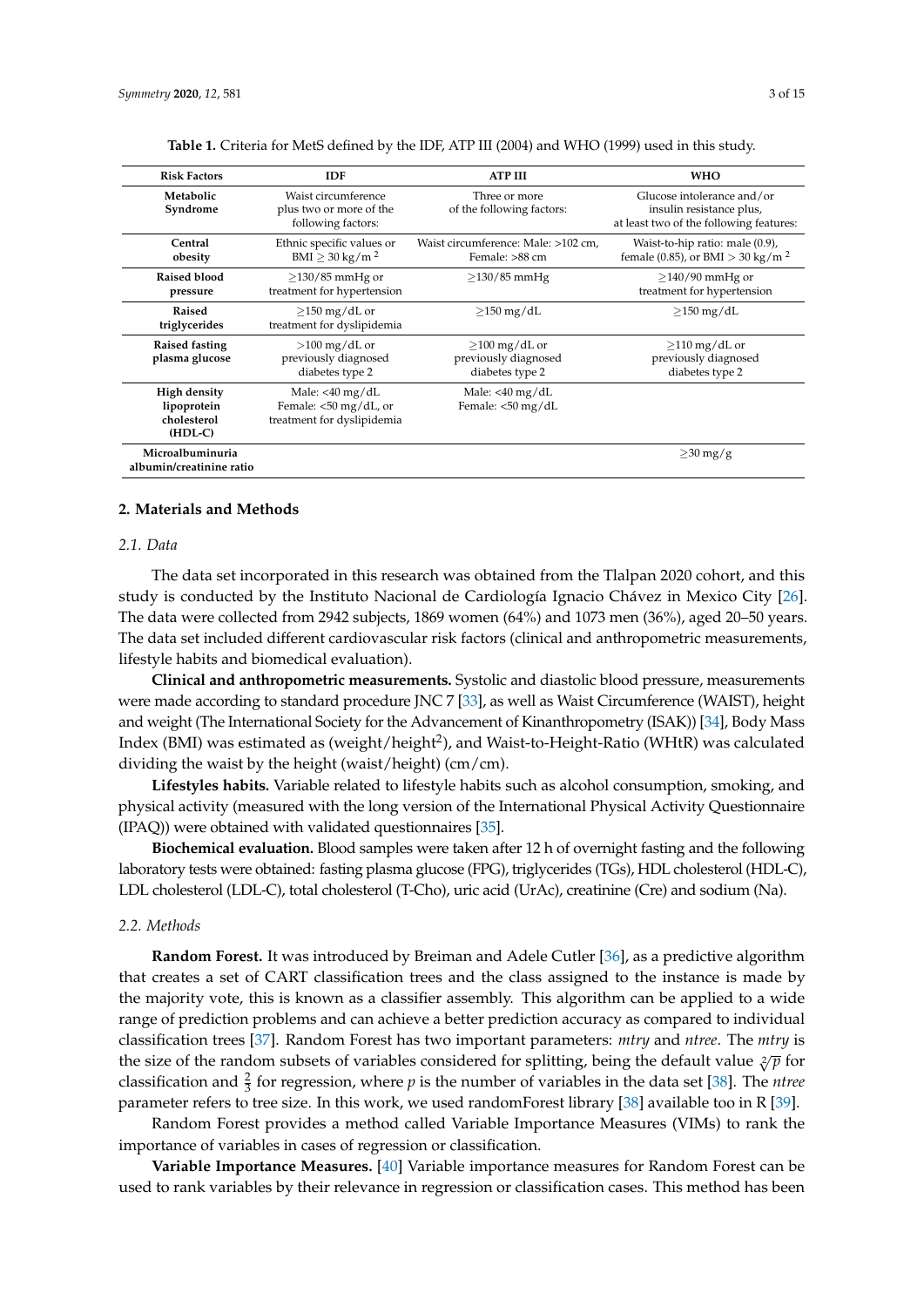successfully applied in many applications [\[23,](#page-12-16)[37](#page-13-9)[,41\]](#page-13-13). There are two ways to identify relevant features or perform variable: (1) mean decrease of impurity (MDI), which is based on the Gini index [\[42\]](#page-13-14), and (2) mean decrease of accuracy (MDA) based on permutation importance. MDI is typically used in classification [\[42\]](#page-13-14) and is more robust than MDA [\[43](#page-13-15)[,44\]](#page-13-16). MDA is more suitable for regression problems.

In this study, we use MDI, which typically uses Gini index (measure commonly chosen for classification-type cases [\[42\]](#page-13-14)), this process is given by

$$
Jimpurity(X_k) = \frac{\sum_{i \in N^k}(impbni - impani)}{|N^{(k)}|}
$$
\n(1)

where *impbni* is impurity before node *i*, *impani* is impurity after node *i* and *N<sup>k</sup>* represents the set of nodes in which a split based on *X<sup>k</sup>* is made. This method is implemented by R with the function importance (type 2) as a part of the randomForest package [\[45\]](#page-13-17).

**JRip.** It is a version of the RIPPER (Repeated Incremental Pruning to Produce Error Reduction) algorithm [\[46\]](#page-13-18). JRip generates a rule set to identify the categories of the instances, and at the same time to optimize the classification error. The syntax of a rule is as follows:

> **if** attribute1 <relational operator> value1 <logical operator> attribute2 <relational operator> value2 < . . . > **then** decision-value

**C4.5.** [\[47\]](#page-13-19) It creates a classification tree using training data through repeated splits. In each repetition, the most relevant predictor variable is identified using the gain ratio as a measure and using this variable the tree is bifurcated. This process is repeated until all training instances are classified. In the end, only the most important predictors are used to create the classification tree. This results in a more simplified tree.

**Correlation-Based Feature Selection (CFS).** [\[48\]](#page-13-20) It assesses the capacity to predict the class and the correlation between the features in feature subsets, aiming at maximizing the former and minimizing the latter. As a result, the best predictive feature subset and with the least correlation between members is found. Having a feature subset *S* with *k* features, CFS computes the goodness of *S*, denoted *M<sup>s</sup>* with the equation:

$$
M_s = \frac{k\overline{r_{cf}}}{\sqrt{k + k(k-1)\overline{r_{ff}}}}
$$
(2)

where  $\overline{r_{ff}}$  is the average correlation of all feature-feature pairs.  $k\overline{r_{cf}}$  is the average correlation of all feature-class pairs.

**Chi-Squared.** This filter calculates the chi-squared statistic of each variable taken individually concerning the class [\[49\]](#page-13-21). It gives a feature ranking as a result. Taken a feature *f* and the class *c*, the chi-squared test is computed with the equation:

$$
X^{2}(f,c) = \frac{N[P(f,c)P(\overline{f},\overline{c}) - P(f,\overline{c})P(\overline{f},c)]^{2}}{P(f)P(\overline{f})P(c)P(\overline{c})}
$$
(3)

where *N* is the number of records in the data-set.  $P(x, y)$  is the joint probability of *x* and *y*.  $P(x)$  is the marginal probability of *x*. For example:  $P(\bar{f}, \bar{c})$  is the joint probability of  $\bar{f}$  and  $\bar{c}$ ,  $P(f)$  is the marginal probability of  $f$ .  $\overline{f}$  is the complement of  $f$ .  $\overline{c}$  is the complement of  $c$ .

## *2.3. Metrics*

To evaluate the classifier performance, sensitivity (SENS), specificity (SPC), and balanced accuracy (BACC) were used and computed based on the confusion matrix, as well as on the Kappa index [\[50\]](#page-13-22).

$$
SENS = \frac{TP}{TP + FN} \tag{4}
$$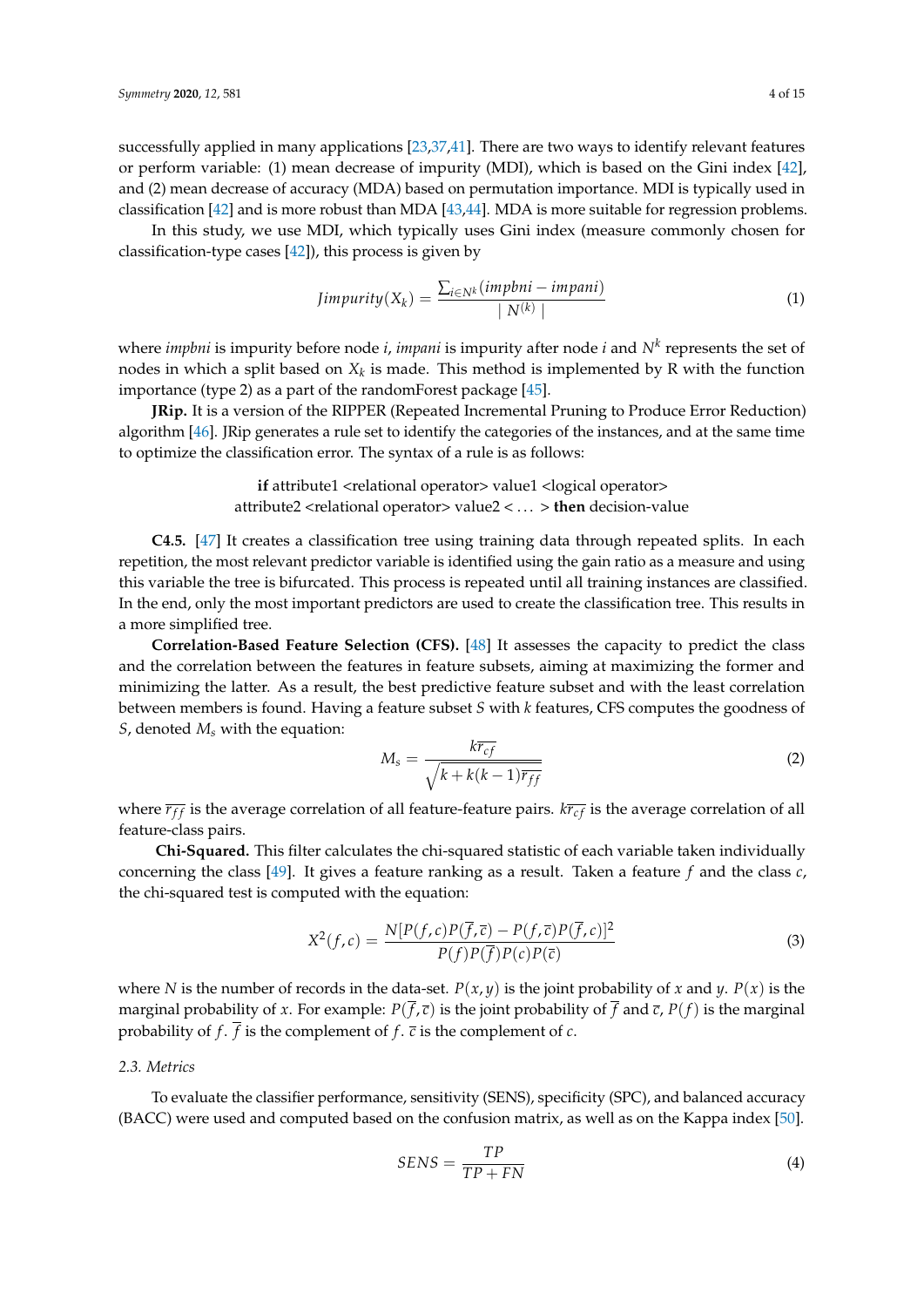$$
BACC = \left(\frac{1}{2}\right)\left(\frac{TP}{P} + \frac{TN}{N}\right)
$$
\n(6)

where *P = Positive, N = Negative, TP = True Positive, FN = False Negative, TN = True Negative* and *FP = False Positive*, respectively.

## *2.4. Statistical Analysis*

The statistical analysis was performed with the Stata package, version 13.0. The distribution of numerical variables was tested with Shapiro France Test (*P* > 0.05). Mann-Whitney U test and Chi-squared or exact Fisher tests were used to compare the studied groups (with and without MetS). An alpha index of  $\leq 0.05$  was considered statistically significant.

## <span id="page-4-0"></span>**3. Results**

In this study, we used a data set from a cohort study called Tlalpan 2020 (the study protocol for this cohort was published elsewhere [\[26\]](#page-12-19)). The ATP III criteria were applied (see Table [1\)](#page-2-0) to identify influential cardiovascular risk factors and classify participants with or without MetS. Figure [1](#page-4-1) shows a general diagram of our proposed model, where the first step was to identify the variable importance of all data set applying Random Forest, chi-squared and CFS. The results obtained indicate the most important variables (features), which were used to train different models using Random Forest, C45, and JRip. Models were created using 30 independent iterations, as it is the typical number used in the literature for fair comparisons among experiments [\[51](#page-13-23)[,52\]](#page-13-24). Then, their performance was compared considering balanced accuracy, sensitivity, and specificity.

<span id="page-4-1"></span>

**Figure 1.** Diagram to define best cutoff points to predict MetS in Tlalpan 2020.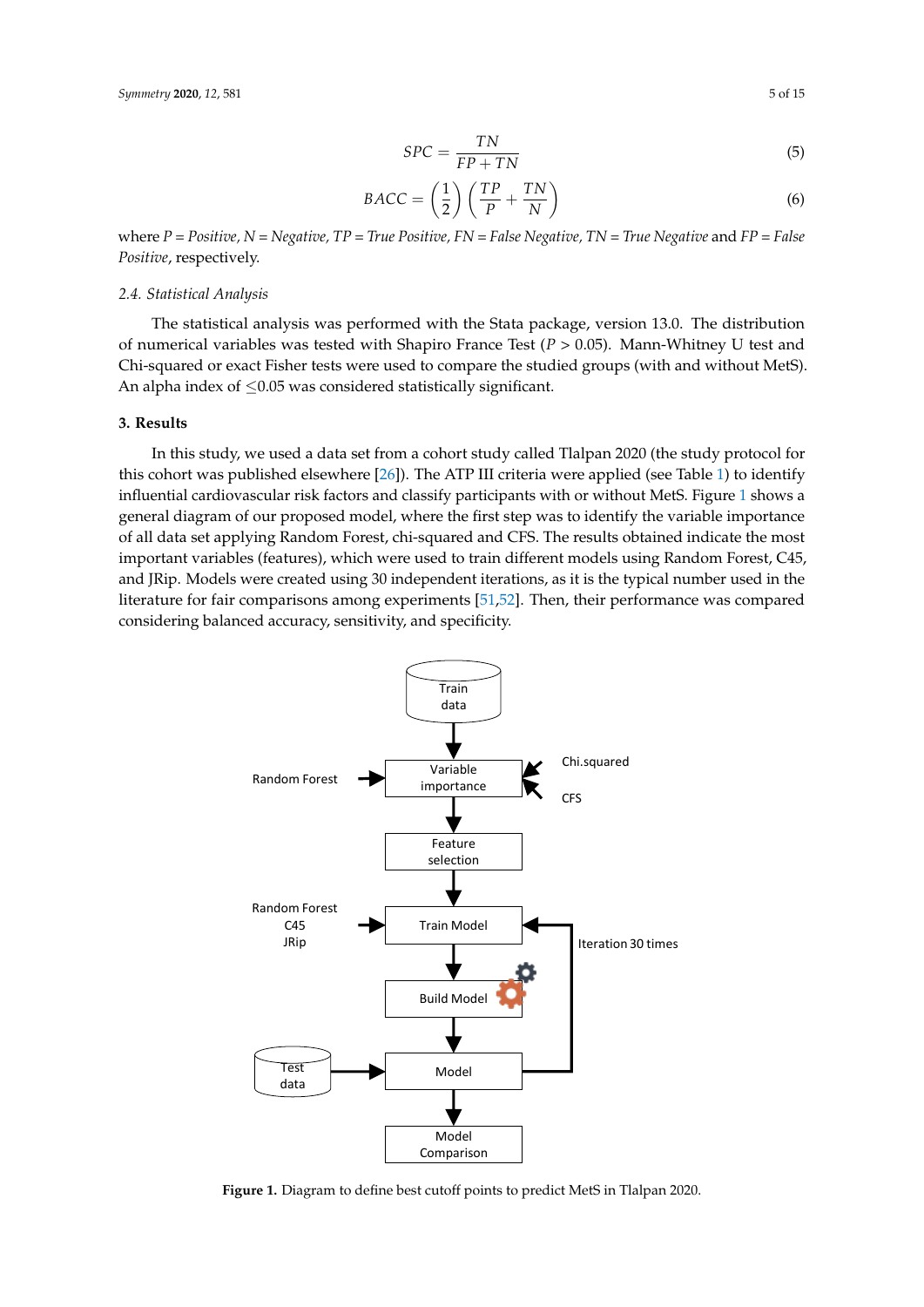The prevalence of MetS according to ATP III criteria was 20.5% (603 participants), and no significant differences were identified between sexes (with MetS: women 20.6% vs. men 20.4%, without MetS: women 79.4% vs. men 79.6%).

The median and interquartile range (IQR) of anthropometric, clinical, and biochemical parameters are shown in Table [2.](#page-5-0) Participants with MetS were significantly older than those without MetS and showed higher values of all anthropometric and clinical parameters. Concerning biochemical parameters, MetS participants had substantially higher values than those without MetS.

|                                          | Metabolic Syndrome         |                                        |        |  |
|------------------------------------------|----------------------------|----------------------------------------|--------|--|
|                                          | Yes<br>$(N = 603 (20.5\%)$ | N <sub>0</sub><br>$(N = 2339 (79.5\%)$ |        |  |
|                                          |                            |                                        |        |  |
| Anthropometric and Clinical parameters * |                            |                                        |        |  |
| Age (years)                              | $42(36 - 47)$              | $38(29 - 45)$                          | 0.0000 |  |
| Weight (Kg)                              | 81 (71.0–92.8)             | 66 (58.5–76)                           | 0.0000 |  |
| Height (m)                               | $1.61(1.55-1.68)$          | $1.61(1.56-1.68)$                      | 0.6407 |  |
| BMI $(Kg/m^2)$                           | 31.1 (28.27-33.4)          | $25.5(23.1-28)$                        | 0.0000 |  |
| WC (cm)                                  | 100 (94-108)               | 86 (80-94)                             | 0.0000 |  |
| WHtR (cm/cm)                             | $0.62(0.59 - 0.66)$        | $0.53(0.49 - 0.58)$                    | 0.0000 |  |
| SBP (mmHg)                               | 111.3 (104.7-120)          | 105.3 (98-112.7)                       | 0.0000 |  |
| DBP (mmHg)                               | 77.3 (70.7-82.7)           | 70.7 (64.7-76.7)                       | 0.0000 |  |
| Biochemical parameters *                 |                            |                                        |        |  |
| FPG (mg/dL)                              | 102 (94-108)               | 91 (86-96)                             | 0.0000 |  |
| CHOL (mg/dL)                             | 188.1 (169.4-211.8)        | 178.3 (158.7-201.7)                    | 0.0000 |  |
| $LDL-C$ (mg/dL)                          | 123.4 (105.3–144.1)        | 115 (97.3-135.9)                       | 0.0000 |  |
| $HDL-C$ (mg/dL)                          | 38.2 (33.9-44)             | 49.6 (42.4-58)                         | 0.0000 |  |
| TGs (mg/dL)                              | 194.1 (157.6-255.7)        | 108 (79.7-145.5)                       | 0.0000 |  |
| Uric Acid (mg/dL)                        | $5.8(4.8-6.8)$             | $5.1(4.3-6)$                           | 0.0000 |  |
| Creatinine (mg/dL)                       | $0.76(0.66 - 0.89)$        | $0.77(0.67 - 0.90)$                    | 0.0410 |  |
| Sodium (mmol/L)                          | 140.9 (140-141.6)          | 140.9 (140-141.6)                      | 0.0780 |  |
| Lifestyle **                             |                            |                                        |        |  |
| Smoking habit                            |                            |                                        |        |  |
| - Never                                  | 214 (35.5)                 | 899 (38.4)                             |        |  |
| - Former                                 | 227 (37.6)                 | 921 (39.4)                             | 0.0500 |  |
| - Present                                | 162 (26.9)                 | 519 (22.2)                             |        |  |
| Alcohol consumption                      |                            |                                        |        |  |
| - Yes                                    | 376 (62.4)                 | 1644 (70.3)                            |        |  |
| $-$ No                                   | 227 (37.6)                 | 695 (29.7)                             | 0.0000 |  |
| Physical Activity                        |                            |                                        |        |  |
| $-Low$                                   | 80 (13.2)                  | 257 (11.0)                             |        |  |
| - Medium                                 | 276 (45.8)                 | 1054 (45.0)                            | 0.2000 |  |
| - High                                   | 247 (41.0)                 | 1028 (44.0)                            |        |  |

<span id="page-5-0"></span>**Table 2.** Description of anthropometric, clinical and biochemical parameters between MetS and non-MetS groups.

\* Numerical data were expressed as the median (interquartile range (IQR)) and \*\* categorical as the number of cases and its corresponding percentage (n (%)). BMI: body mass index, WC: waist circumference, WHtR: Waist-to-Height-Ratio, SBP: systolic blood pressure, DBP: diastolic blood pressure, HR: heart rate, FPG: fasting plasma glucose, CHOL: total cholesterol, LDL-C: low-density lipoprotein cholesterol, HDL-C: high-density lipoprotein cholesterol, TGs: triglycerides.

#### *Variable Importance and Prediction Model*

As a first step, we identify the most important variables of the data set using Random Forest algorithm to construct the corresponding model, where the number of trees (ntree) varied between 100 to 1000 (ntree = 100, 200, 300, 500, 800, and 1000) and the mtry value varied between 1 to 10, applying the grid search method proposed by Hsu et al. [\[53\]](#page-14-0). Also, 10-fold cross-validation with ten repeats to train the model was used to ensure all data. Once the training process was finished and the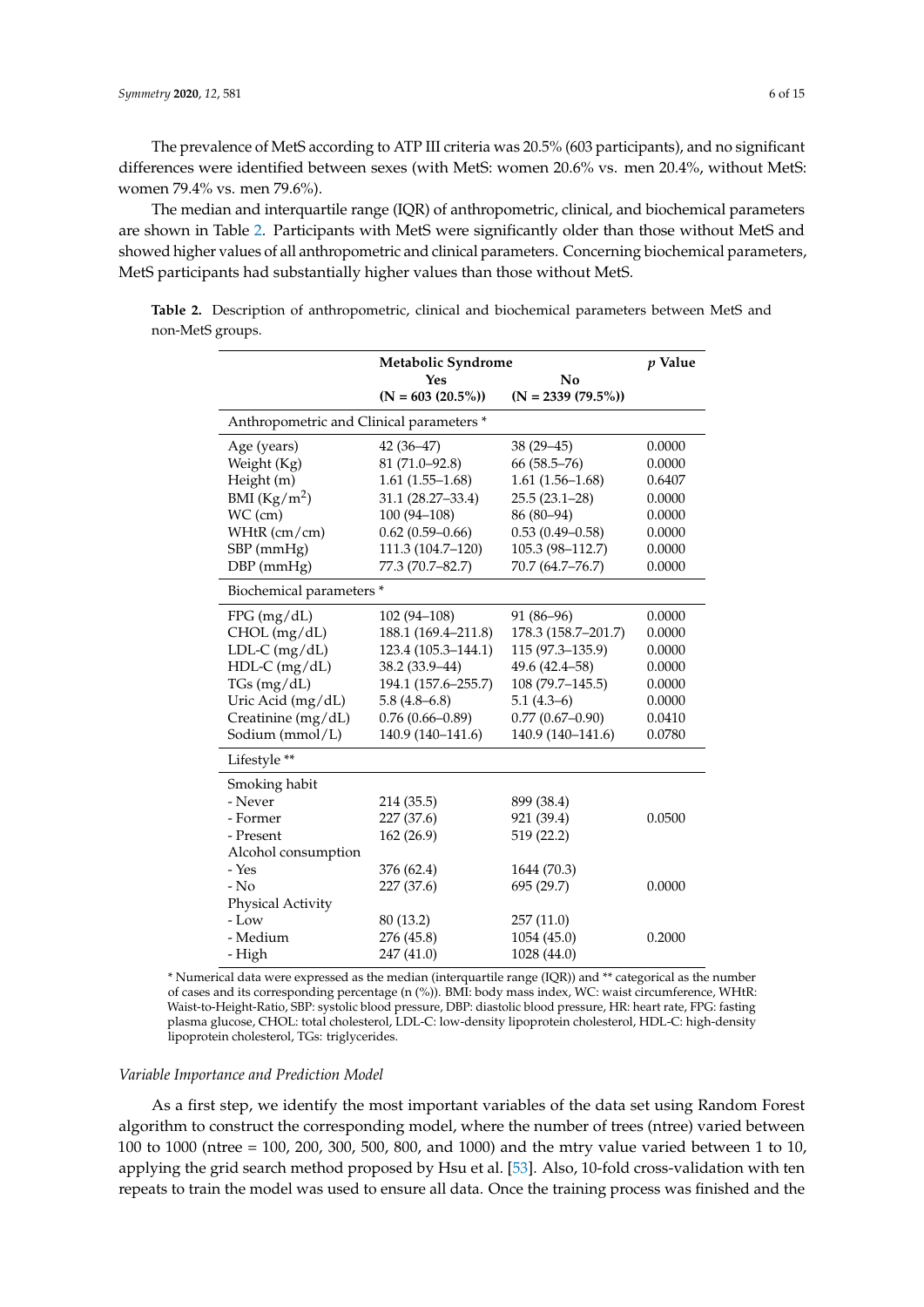<span id="page-6-0"></span>best parameters were found and applied, the variable importance was obtained. Figure [2](#page-6-0) shows the features attained by the model, where the best value in mtry was 10 and in ntree was 1000, to achieve a balanced accuracy of 0.9675 and a standard deviation (SD) of 0.0006.



**Variable Importance**

**Figure 2.** Variable Importance in the complete data set. FPG: glucose, TGs: triglycerides, WHtR: Waist-to-Height-Ratio, HDL.C: high-density lipoprotein cholesterol, BMI: body mass index, DBP: diastolic blood pressure, WAIST: waist circumference, CREA: Creatinine SBP: systolic blood pressure, CHOL: Total cholesterol, LDL.C: low-density lipoprotein.

In Figure [2,](#page-6-0) the variable importance is shown. FPG displayed the highest value of importance, followed by TGs, WHtR, and HDL.C; then there was a second group (BMI, DBP, and waist) and SEX, CREA and SBP showed the lowest values. Three of the four variables within the first group are considered to be indicators used by ATP III to identify MetS. However, the anthropometric index that ATP III uses to identify abdominal obesity is the waist. In our results, this index showed a lower value of importance than WHtR and even than BMI. Therefore, considering the role that abdominal obesity has as a cardiometabolic risk factor, the importance of each of the three anthropometric indexes (WHtR, BMI and waist) was tested. We performed experiments where WEIGHT, HEIGHT, and BMI, waist or WHtR were eliminated depending on the case, and a separate algorithm was built applying Random Forest and chi.squared.

Table [3](#page-7-0) shows the variable importance of BMI, WHtR and WAIST using Random Forest. WHtR was placed in the second position with a value higher (146.4299) than BMI (118.7353) and WAIST (118.6575), which were placed in the third position.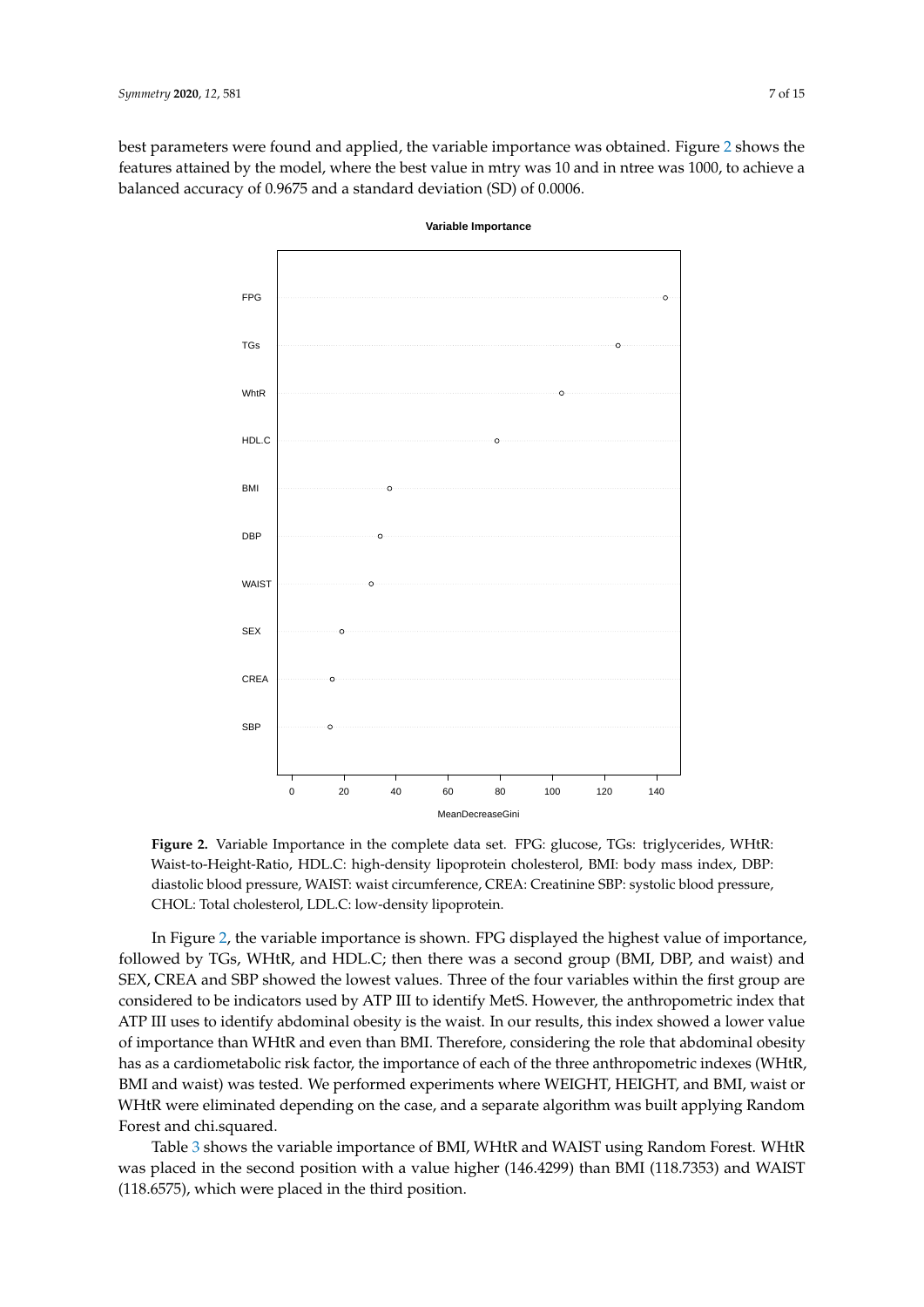<span id="page-7-0"></span>

| <b>BMI RF</b>  |                 | WhtR RF        |                 | <b>WAIST RF</b> |                 |
|----------------|-----------------|----------------|-----------------|-----------------|-----------------|
| Variable       | attr_importance | Variable       | attr_importance | Variable        | attr_importance |
| <b>FPG</b>     | 161.24255       | <b>FPG</b>     | 154.933891      | <b>FPG</b>      | 164.075832      |
| <b>TGs</b>     | 133.419239      | WhtR           | 146.429954      | <b>TGs</b>      | 128.552016      |
| <b>BMI</b>     | 118.735349      | TGs            | 130.930428      | <b>WAIST</b>    | 118.657588      |
| HDL.C          | 85.128492       | HDL.C          | 86.519673       | HDL.C           | 96.989354       |
| <b>DBP</b>     | 41.962949       | <b>DBP</b>     | 40.292102       | <b>SEX</b>      | 45.629925       |
| <b>CREA</b>    | 25.827319       | <b>SEX</b>     | 19.934242       | <b>DBP</b>      | 41.41832        |
| <b>SEX</b>     | 19.913751       | <b>SBP</b>     | 17.330333       | <b>CREA</b>     | 18.910847       |
| <b>SBP</b>     | 19.120117       | <b>CREA</b>    | 17.207579       | <b>SBP</b>      | 14.264248       |
| <b>CHOL</b>    | 13.730005       | <b>CHOL</b>    | 13.408404       | <b>URIC</b>     | 10.246256       |
| <b>URIC</b>    | 13.240346       | <b>URIC</b>    | 11.439449       | <b>CHOL</b>     | 9.573875        |
| LDL.C          | 12.541307       | LDL.C          | 9.80734         | LDL.C           | 7.160062        |
| AGE            | 9.899638        | <b>SODIUM</b>  | 8.417866        | <b>SODIUM</b>   | 6.650695        |
| <b>SODIUM</b>  | 9.205347        | AGE            | 7.628182        | AGE             | 5.868129        |
| <b>TOBACCO</b> | 3.266133        | <b>TOBACCO</b> | 2.863531        | <b>TOBACCO</b>  | 1.640314        |
| PHYSICAL ACT   | 3.056807        | PHYSICAL ACT   | 2.193845        | PHYSICAL ACT    | 1.387089        |
| <b>ALCOHL</b>  | 1.570261        | <b>ALCOHL</b>  | 1.266757        | <b>ALCOHL</b>   | 1.125397        |

**Table 3.** Variable Importance by Random Forest.

Table [4,](#page-7-1) shows the variable importance of BMI, WHtR and WAIST, using chi.squared. Even though the three anthropometric indexes were placed in the third position, WHtR achieved a higher value (0.5118) than WAIST (0.5068) and BMI (0.4975). As for the last six variables for which the importance was 0, it means that they are not important for diagnosing MetS according to chi.squared filter, therefore they can be discarded from the models.

<span id="page-7-1"></span>

| BMI_chi.squared |                 | WhtR_chi.squared |                 | Waist_chi.squared |                 |  |
|-----------------|-----------------|------------------|-----------------|-------------------|-----------------|--|
| Variable        | attr_importance | Variable         | attr_importance | Variable          | attr_importance |  |
| <b>FPG</b>      | 0.536249993     | <b>FPG</b>       | 0.536249993     | <b>FPG</b>        | 0.536249993     |  |
| <b>TGs</b>      | 0.518863961     | <b>TGs</b>       | 0.518863961     | <b>TGs</b>        | 0.518863961     |  |
| BMI             | 0.49751679      | WhtR             | 0.511873169     | <b>WAIST</b>      | 0.506820302     |  |
| HDL.C           | 0.439123538     | HDL.C            | 0.439123538     | HDL.C             | 0.439123538     |  |
| <b>DBP</b>      | 0.320697596     | <b>DBP</b>       | 0.320697596     | <b>DBP</b>        | 0.320697596     |  |
| <b>SBP</b>      | 0.269691951     | <b>SBP</b>       | 0.269691951     | <b>SBP</b>        | 0.269691951     |  |
| <b>URIC</b>     | 0.198714284     | <b>URIC</b>      | 0.198714284     | <b>URIC</b>       | 0.198714284     |  |
| AGE             | 0.159260928     | AGE              | 0.159260928     | AGE               | 0.159260928     |  |
| <b>CHOL</b>     | 0.123288978     | <b>CHOL</b>      | 0.123288978     | <b>CHOL</b>       | 0.123288978     |  |
| LDL.C           | 0.117543224     | LDL.C            | 0.117543224     | LDL.C             | 0.117543224     |  |
| <b>SEX</b>      | 0               | <b>SEX</b>       | 0               | <b>SEX</b>        | 0               |  |
| <b>TOBACCO</b>  | 0               | <b>TOBACCO</b>   | 0               | <b>TOBACCO</b>    | 0               |  |
| <b>ALCOHL</b>   | 0               | <b>ALCOHL</b>    | 0               | <b>ALCOHL</b>     | $\Omega$        |  |
| PHYSICAL ACT    | $\Omega$        | PHYSICAL ACT     | $\Omega$        | PHYSICAL ACT      | $\theta$        |  |
| <b>CREA</b>     | 0               | <b>CREA</b>      | 0               | <b>CREA</b>       | 0               |  |
| <b>SODIUM</b>   | 0               | <b>SODIUM</b>    | 0               | <b>SODIUM</b>     | 0               |  |

**Table 4.** Variable Importance by Chi.squared.

Once the importance of the variables was obtained with Random Forest (see Table [3\)](#page-7-0) and chi.squared (Table [4\)](#page-7-1), the models for each anthropometric index (WHtR, WAIST, and BMI) using Random Forest, C45 and JRIP as classifiers were developed.

In Table [5,](#page-8-0) the performance of the 30 models developed for each anthropometric index (WHtR, WAIST, and BMI) using Random Forest, C45 and JRIP as classifiers are shown. The classifier that performed best was the Random Forest for the three anthropometric indexes; however, WAIST showed the highest importance. On the other hand, C45 and JRIP obtained lower importance for the three anthropometric indexes, and the highest importance was observed for the WHtR.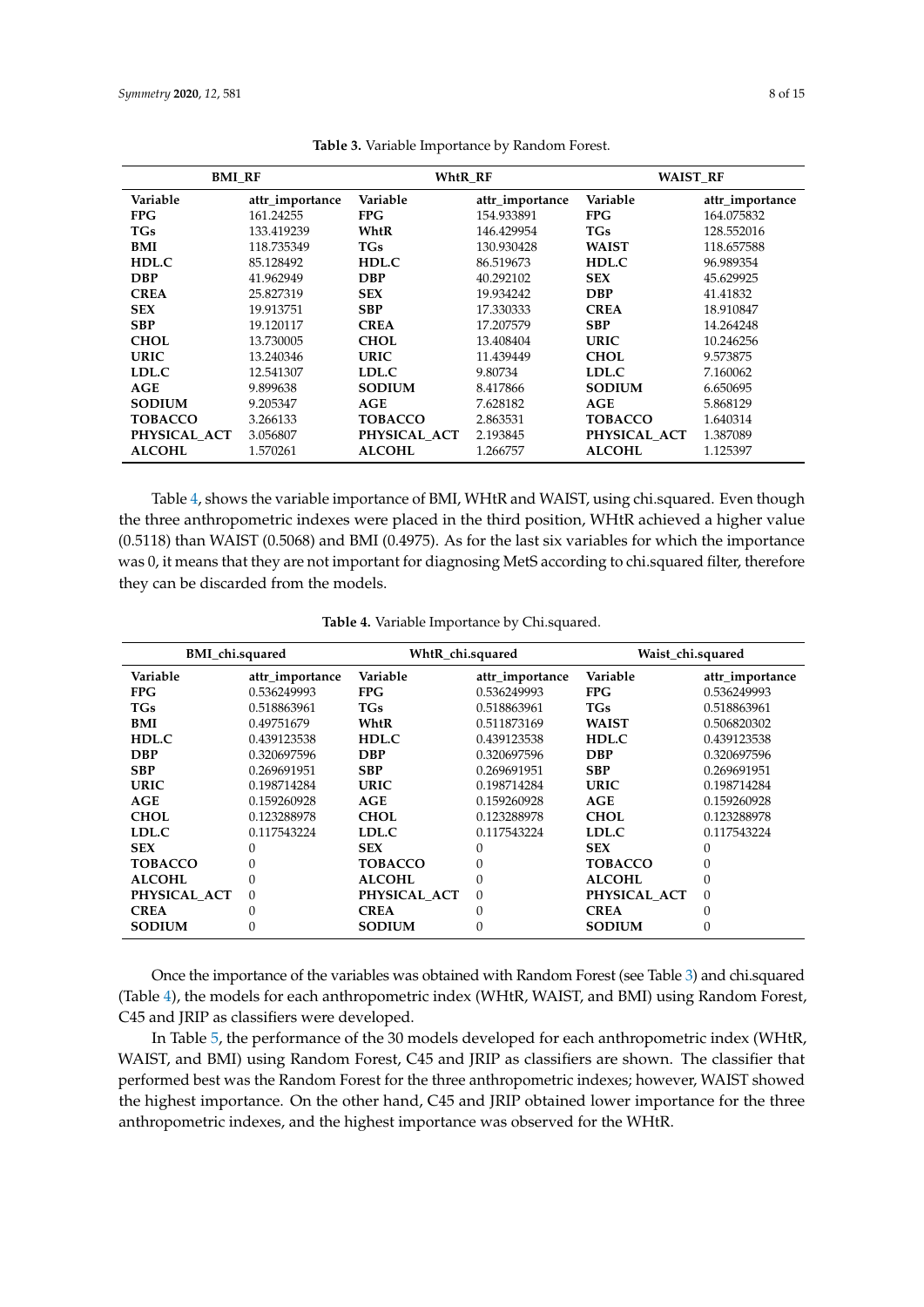<span id="page-8-0"></span>

| Variable     | Classifiers                  | <b>Attribute</b><br><b>Selection Method</b> | <b>Balanced</b><br>Accuracy | <b>SD</b><br><b>Balanced Accuracy</b> | Sensitivity | <b>SD</b><br>Sensitivity | Specificity | SD.<br>Specificity |
|--------------|------------------------------|---------------------------------------------|-----------------------------|---------------------------------------|-------------|--------------------------|-------------|--------------------|
|              | $RF$ (mtry = 9 ntree = 800)  | RF                                          | 0.9403                      | 0.0018                                | 0.9669      | 0.0010                   | 0.9137      | 0.0037             |
| WhtR         | C45                          | CFS                                         | 0.8655                      | 0.0182                                | 0.9524      | 0.0110                   | 0.7786      | 0.0420             |
|              | IRIP                         | CFS                                         | 0.8606                      | 0.0182                                | 0.9546      | 0.0139                   | 0.7667      | 0.0469             |
|              | $RF$ (mtry = 10 ntree = 300) | RF                                          | 0.9772                      | 0.0025                                | 0.9813      | 0.0015                   | 0.9731      | 0.0050             |
| <b>WAIST</b> | <b>IRIP</b>                  | CFS                                         | 0.8388                      | 0.0323                                | 0.9331      | 0.7444                   | 0.0863      |                    |
|              | C45                          | CFS                                         | 0.8043                      | 0.0309                                | 0.9593      | 0.0205                   | 0.6493      | 0.0797             |
|              | $RF$ (mtry = 9 ntree = 300)  | RF                                          | 0.9101                      | 0.0032                                | 0.9645      | 0.0019                   | 0.8557      | 0.0061             |
| <b>BMI</b>   | IRIP                         | CFS                                         | 0.8475                      | 0.0154                                | 0.9443      | 0.0141                   | 0.7507      | 0.0391             |
|              | C45                          | CFS                                         | 0.8354                      | 0.0233                                | 0.9519      | 0.0154                   | 0.7189      | 0.0573             |

**Table 5.** Performance of the models constructed for each case (WhtR, WAIST and BMI).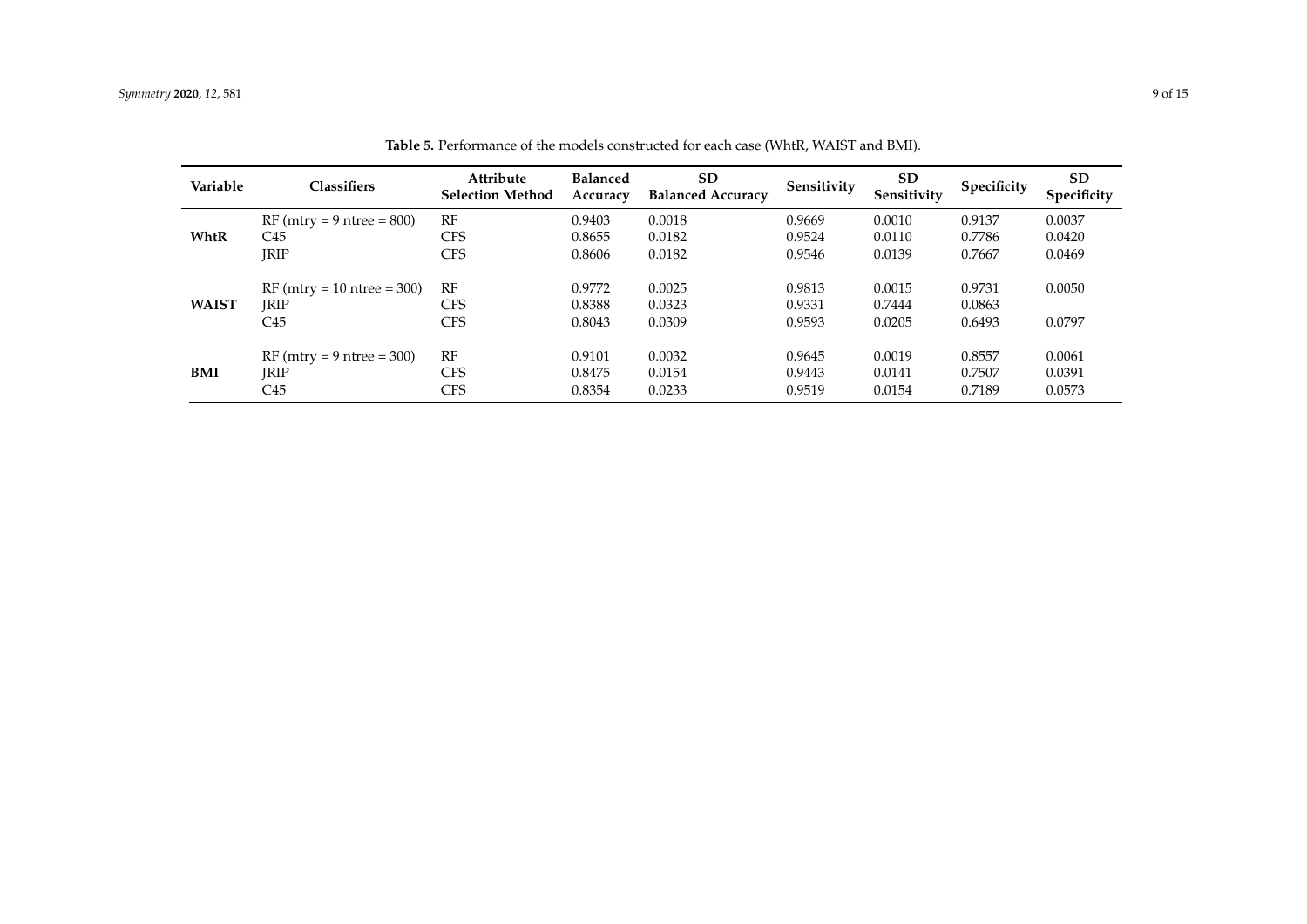Since ATP III is one of the most used guidelines in Latin America to define the MetS, we constructed three models, one to measure the performance of variables used by ATP III (see Table [6\)](#page-9-1), another to measure the same ATP III variables, replacing WAIST for WHtR (see Table [7\)](#page-9-2) and the last one to measure the same ATP III variables using the BMI instead of WAIST.

Tables [6](#page-9-1)[–8](#page-9-3) show sensitivity, specificity, and the balanced accuracy, as well as their respective standard deviations of the average performance for the 30 models generated for each case. In the case of the model using ATP III variables (Table [6\)](#page-9-1), the best performance was attained by Random Forest with a Balanced Accuracy of 0.8754 and an SD of 0.0036, followed by JRip (0.8723, 0.0203). The worst average performance was attained by SVM linear with a cost = 100, where the Balanced Accuracy was 0.7561 and the SD was 0.0136. The model in which WAIST was replaced with WHtR achieved the best performance with JRip with a balanced accuracy of 0.8926 and an SD of 0.0142, followed by Random Forest (0.8905, 0.0022), the worst average performance was attained by SVM linear with a  $cost = 50$ (0.7812, 0.0154).

**Table 6.** Results of model performance using ATP III variables.

<span id="page-9-1"></span>

| Classifiers                                    | Avg Balanced<br>Accuracy | SD<br><b>Balanced Accuracy</b> | <b>Avg Sensitivity</b> | <b>SD</b><br>Sensitivity | Avg Specificity | <b>SD</b><br>Specificity |
|------------------------------------------------|--------------------------|--------------------------------|------------------------|--------------------------|-----------------|--------------------------|
| <b>Random Forest</b>                           | 0.8754                   | 0.0036                         | 0.9512                 | 0.0007                   | 0.7996          | 0.0072                   |
| Jrip                                           | 0.8723                   | 0.0203                         | 0.9428                 | 0.0164                   | 0.8018          | 0.0513                   |
| C4.5                                           | 0.8592                   | 0.0207                         | 0.9525                 | 0.0130                   | 0.7658          | 0.0488                   |
| $\text{knn}$ ( $\text{k} = 44 \text{ d} = 2$ ) | 0.7696                   | 0.0136                         | 0.9633                 | 0.0090                   | 0.5758          | 0.0305                   |
| SVM Linear $c = 100$                           | 0.7561                   | 0.0137                         | 0.9562                 | 0.0093                   | 0.5561          | 0.0305                   |

**Table 7.** Results of model performance using ATP III variables, replacing WAIST with WhtR.

<span id="page-9-2"></span>

| Classifiers                                    | Avg Balanced<br>Accuracy | <b>SD</b><br><b>Balanced Accuracy</b> | <b>Avg Sensitivity</b> | SD.<br>Sensitivity | Avg Specificity | <b>SD</b><br>Specificity |
|------------------------------------------------|--------------------------|---------------------------------------|------------------------|--------------------|-----------------|--------------------------|
| Jrip                                           | 0.8926                   | 0.0142                                | 0.9483                 | 0.0132             | 0.8370          | 0.0333                   |
| <b>Random Forest</b>                           | 0.8905                   | 0.0022                                | 0.9534                 | 0.0012             | 0.8275          | 0.0044                   |
| C <sub>4.5</sub>                               | 0.8775                   | 0.0187                                | 0.9573                 | 0.0105             | 0.7977          | 0.0434                   |
| $\text{knn}$ ( $\text{k} = 44 \text{ d} = 1$ ) | 0.8004                   | 0.0114                                | 0.9733                 | 0.0072             | 0.6275          | 0.0247                   |
| SVM Linear $c = 50$                            | 0.7812                   | 0.0154                                | 0.9575                 | 0.0099             | 0.6050          | 0.0323                   |

**Table 8.** Results of model performance using ATP III variables, replacing WAIST with BMI.

<span id="page-9-3"></span>

| Classifiers                                    | Avg Balanced<br>Accuracy | SD<br><b>Balanced Accuracy</b> | Avg Sensitivity | SD<br>Sensitivity | Avg Specificity | SD<br>Specificity |
|------------------------------------------------|--------------------------|--------------------------------|-----------------|-------------------|-----------------|-------------------|
| Jrip                                           | 0.8691                   | 0.0168                         | 0.9421          | 0.0144            | 0.7960          | 0.0420            |
| <b>Random Forest</b>                           | 0.8650                   | 0.0033                         | 0.9407          | 0.0020            | 0.7894          | 0.0060            |
| C <sub>4.5</sub>                               | 0.8534                   | 0.0185                         | 0.9518          | 0.0133            | 0.7551          | 0.0450            |
| $\text{knn}$ ( $\text{k} = 44 \text{ d} = 1$ ) | 0.7809                   | 0.0139                         | 0.9729          | 0.0062            | 0.5889          | 0.0315            |
| SVM Linear $c = 50$                            | 0.7694                   | 0.0153                         | 0.9568          | 0.0083            | 0.5821          | 0.0330            |

Finally, the model using ATP III variables, replacing WAIST with BMI, achieved the best performance model with JRip with a balanced accuracy of 0.8691 and an SD of 0.0168, followed by Random Forest (0.8650, 0.0033), the worst average performance was attained by SVM linear with a cost = 50 (0.7694, 0.0153).

The executed experiments showed that the model using the ATP III variables with WHtR instead of WAIST achieved the best performance, whereby could be a useful index for the identification of MetS in a Mexican population, along with the variables already proposed by ATP III.

## <span id="page-9-0"></span>**4. Discussion**

In this study, a set of health parameters was ranked applying Random Forest and compared with chi.squared and CFS filter methods to obtain the variable importance. These results showed that the main prognostic variables of MetS in our cohort of the Mexico City population according to its importance were: FPG, TGs, WHtR, HDL-C, and BMI, four out of these five variables are among those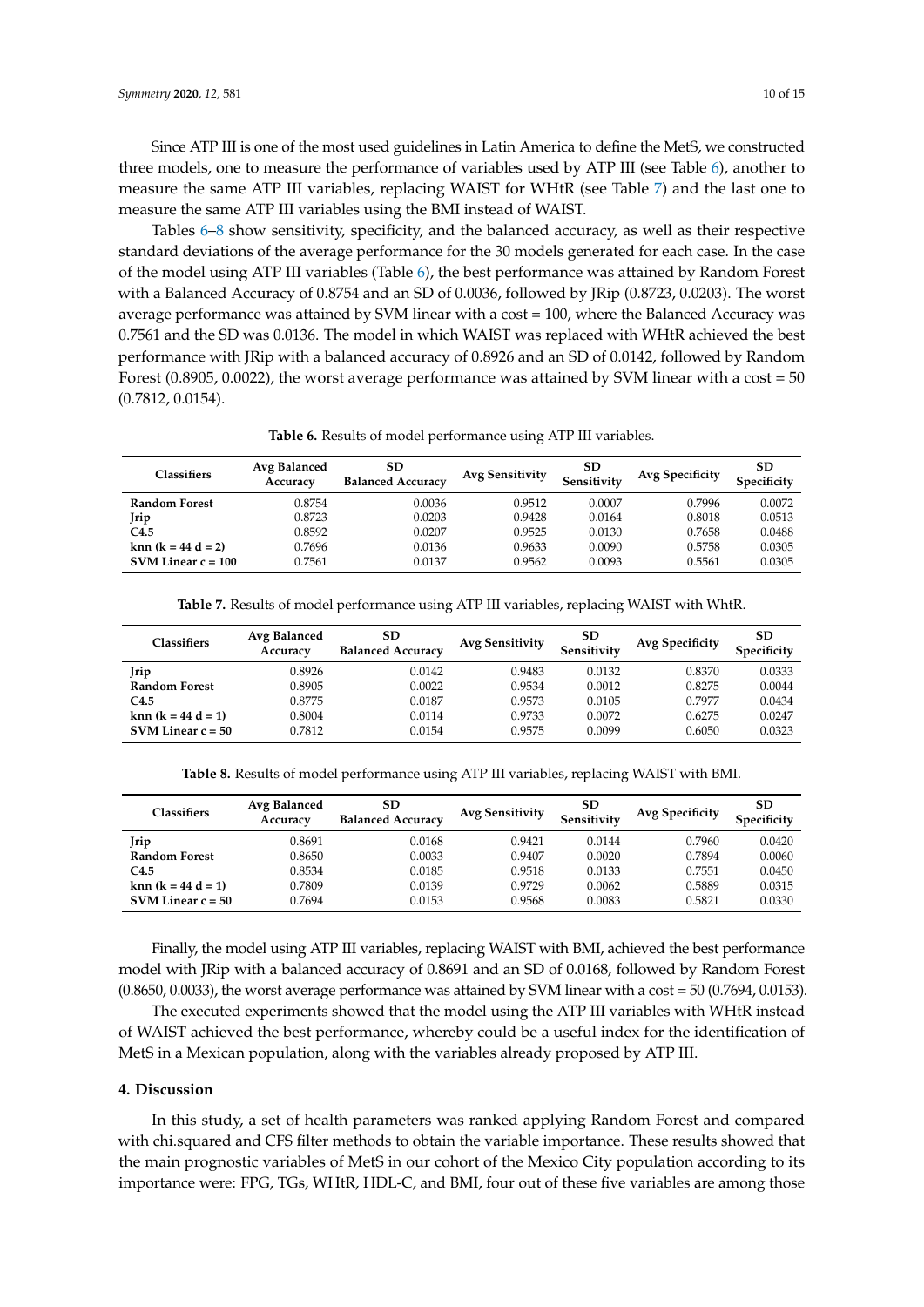proposed by the WHO, IDF and ATP III criteria for the classification of people with MetS; however, not taking into consideration its predictability importance. Other studies have also found these prognostic variables; however, using different classification methods [\[15](#page-12-8)[,20,](#page-12-13)[54\]](#page-14-1).

An interesting result was that WHtR was considered the third variable in order of importance, which is an important finding especially concerning the obesity epidemic in our country [\[55\]](#page-14-2), and its relationship with cardiovascular disease, which is the first cause of morbidity and mortality worldwide and in Mexico.

Abdominal obesity has become an indicator of cardiometabolic risk. Therefore, significant efforts have been made to find the proper anthropometric measurement that reflects the accumulation of fat tissue in the abdominal area and can be easily obtained without high technology equipment.

It is also true that anthropometric indexes are importantly influenced by age, gender, and ethnicity, among other factors, and therefore, finding the appropriate one could be an overwhelming task. BMI has been used as an indicator of body fatness; however, it does not reflect abdominal obesity. Furthermore, BMI might scale to height with other power than 2, and therefore erroneous conclusions might be made regarding the adipose composition in people with different heights [\[56\]](#page-14-3).

In recent years, abdominal obesity indexes such as BMI, WAIST, and recently the WHtR have been proposed as indicators of a high cardiometabolic risk [\[57](#page-14-4)[,58\]](#page-14-5).

A systematic review that included seventy-eight cross-sectional and prospective studies analyzed the predicting capability of WHtR, WAIST, and BMI to identify the risk of diabetes and CVD, and found that WHtR, WAIST, and BMI are useful predictors for this matter, furthermore, balance and adjusted data suggested that WHtR and WAIST are stronger predictors than BMI [\[59\]](#page-14-6). Browning et al. [\[59\]](#page-14-6) suggest that "Keep your waist circumference to less than half your height", could be a suitable cutoff point for all ethnic groups.

In a more recent systematic review and meta-analysis, Ashwell et al. [\[57\]](#page-14-4), aimed to differentiate the screening potential of WHtR and WAIST for adult cardiometabolic risk (hypertension, diabetes, dyslipidemia, MetS, and overall cardiovascular outcomes) and found that WHtR had significantly higher discriminatory power compared with BMI. However, most importantly, statistical analysis of the with-in study showed that WHtR was a better predictor than WAIST for hypertension, diabetes, cardiovascular disease, and all outcomes in both genders.

The predictive capability of WHtR has been tested in several populations [\[58](#page-14-5)[,60](#page-14-7)[–63\]](#page-14-8).

## *Comparing WHtR, WAIST, and BMI*

To compare the importance value of WHtR, WAIST, and BMI separately in the complete data set we applied Random Forest and chi.squared. The results showed that WHtR is the most important variable since it obtained the highest values with Random Forest (see Table [3\)](#page-7-0) and chi.squared (Table [4\)](#page-7-1). Likewise, in the results shown in Table [5,](#page-8-0) WHtR achieved the best performance in balanced accuracy, sensitivity, and specificity with C45 and JRip, using CFS as a feature selection method, even if WAIST achieves better performance with Random Forest.

The ATP III guidelines are the most used to diagnose MetS; however, ethnic and regional characteristics need to be recognized to adjust the parameters for the diagnosis of abdominal obesity. Thus, the performance of WHtR and BMI using the variables of ATP III except for the WAIST was proved. The results in Table [6](#page-9-1) show the performance of the model using only ATP III variables, where Random Forest achieves the highest value (0.8754). In Table [7,](#page-9-2) BMI reached the best performance with JRip (0.8691); however, it fails to reach the value obtained by WAIST. The values attained by WHtR showed the best performance using all classifiers, highlighting Random Forest with the highest values. This shows that for our study, using data from the Mexico City Tlalpan 2020 cohort participants, the WHtR in combination with the variables of ATP III (except for the waist) achieves a better performance in classification than the WAIST and BMI.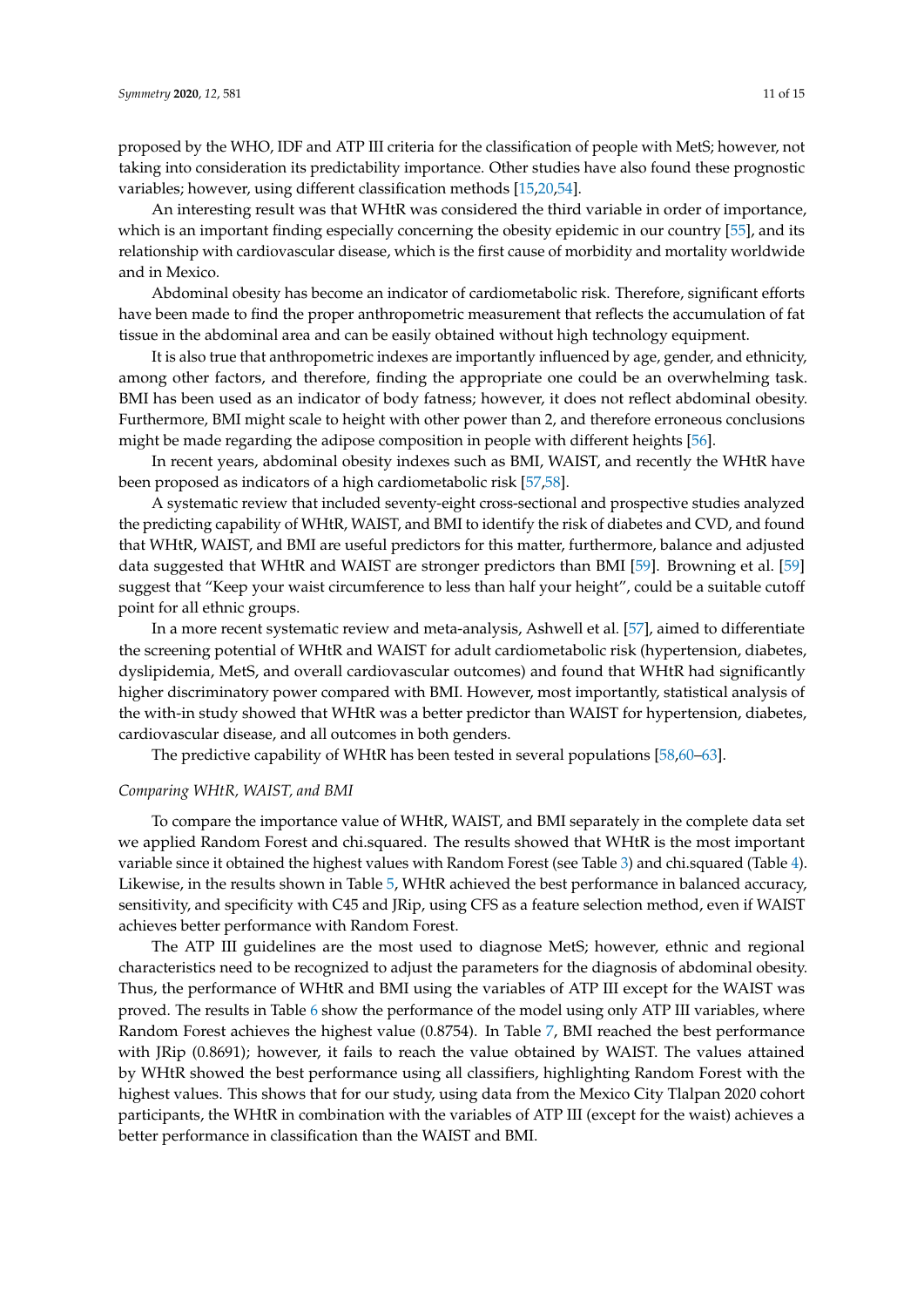## <span id="page-11-6"></span>**5. Conclusions**

Machine learning algorithms have become a useful prognostic tool in medicine [\[64\]](#page-14-9) to predict different medical outcomes such as treatment response to (chemo)radiotherapy [\[65\]](#page-14-10), study metabolomic [\[66\]](#page-14-11), and to identify the association between microbes, metabolites and abdominal pain in children with irritable bowel syndrome [\[67\]](#page-14-12). In our case, we used Random Forest to rank health parameters evaluating the prediction performance of the algorithm by accuracy (97%), sensitivity (97%) and specificity (93%). Even though the results of Apilak Worachartcheewan et al. [\[25\]](#page-12-18) are similar to ours, they obtained an accuracy of 98% using Random Forest to determine MetS prevalence. However, when using other algorithms, such as SVM, results have shown an important variability, for instance, Karimi Alavijeh et al. [\[20\]](#page-12-13) achieved an accuracy of 75%, while Barakat et al. [\[21\]](#page-12-14) achieved an accuracy of 97%. Similar results were published using ANN; Hirose et al. [\[13\]](#page-12-6) reported a sensitivity of 93% and a specificity of 91%. Lin et al. [\[17\]](#page-12-10) achieved a lower accuracy (88.3%) using the same technique and 83.6% applying logistic regression. However, it is necessary to emphasize that an adequate feature selection and feature ranking significantly impacts the performance and computational burden of machine learning algorithms [\[11\]](#page-12-4).

In this study, we only included a population living in Mexico City. Nevertheless, MetS encompasses chronic degenerative diseases with a significant genetic burden. Also, Mexico is a country with a wide variety of ethnic groups. Therefore, it will be essential to include populations from other regions of Mexico to have these ethnicities, cultures, customs, lifestyles, diet, and anthropometric characteristics represented and to develop an algorithm that can be applied throughout Mexico to detect and predict the MetS.

Finally, machine learning algorithms have potential applicability in medicine for diagnosis, being Random Forest the most useful algorithm for prediction and ranking variables; in our Tlalpan 2020 cohort, FPG, TGs, WHtR, HDL-C, BMI, DBP, and WAIST were the most important variables to diagnose (or predict) MetS, these results were similar to those found in other cohorts [\[15,](#page-12-8)[25,](#page-12-18)[54\]](#page-14-1). Likewise, results using JRip, C4.5, Knn, SVM and Random Forest, showed that WHtR could be a useful index for the identification of MetS, along with other variables proposed by ATP III.

**Author Contributions:** Conceptualization—G.O.G.-E., M.V.; Methodology—G.O.G.-E., J.H.-T.; Software—G.O.G.-E., J.H.-T.; Supervision—M.V.; Validation—G.O.G.-E.; formal analysis—J.H.-T.; writing—original draft preparation— G.O.G.-E., J.H.-T., M.V.; writing—review and editing—G.O.G.-E., J.H.-T., M.V., O.I.V. All authors have read and agreed to the published version of the manuscript.

**Funding:** This research was supported by the National Council of Science and Technology (CONACYT, México), Cátedras CONACYT 1591.

**Acknowledgments:** We want to extend our appreciation to Consejo Nacional de Ciencia y Tecnología (CONACYT) (National Council for Science and Technology) under the 'Cátedras CONACYT' programme, No. 1591.

**Conflicts of Interest:** The authors declare no conflicts of interest.

#### **References**

- <span id="page-11-0"></span>1. Kylin, E. Studien ueber das Hypertonie-Hyperglyka "mie-Hyperurika" miesyndrom. *Zentralblatt Für Inn. Med.* **1923**, *44*, 105–127.
- <span id="page-11-1"></span>2. Vague, J. La différentiation sexuelle facteur déterminant des formes de l'obésité. *Presse Med.* **1947**, *30*, 339–340.
- <span id="page-11-2"></span>3. Ferrannini, E.; Haffner, S.; Mitchell, B.; Stern, M. Hyperinsulinaemia: The key feature of a cardiovascular and metabolic syndrome. *Diabetologia* **1991**, *34*, 416–422. [\[CrossRef\]](http://dx.doi.org/10.1007/BF00403180) [\[PubMed\]](http://www.ncbi.nlm.nih.gov/pubmed/1884900)
- <span id="page-11-3"></span>4. Kaplan, N.M. The deadly quartet: Upper-body obesity, glucose intolerance, hypertriglyceridemia, and hypertension. *Arch. Intern. Med.* **1989**, *149*, 1514–1520. [\[CrossRef\]](http://dx.doi.org/10.1001/archinte.1989.00390070054005)
- <span id="page-11-4"></span>5. World Health Organization. *Waist Circumference and Waist-Hip Ratio: Report of a WHO Expert Consultation, Geneva, 8–11 December 2008*; World Health Organization: Geneva, Switzerland, 2011.
- <span id="page-11-5"></span>6. Grundy, S.M.; Brewer, H.B., Jr.; Cleeman, J.I.; Smith, S.C., Jr.; Lenfant, C. Definition of metabolic syndrome: Report of the National Heart, Lung, and Blood Institute/American Heart Association conference on scientific issues related to definition. *Circulation* **2004**, *109*, 433–438. [\[CrossRef\]](http://dx.doi.org/10.1161/01.CIR.0000111245.75752.C6)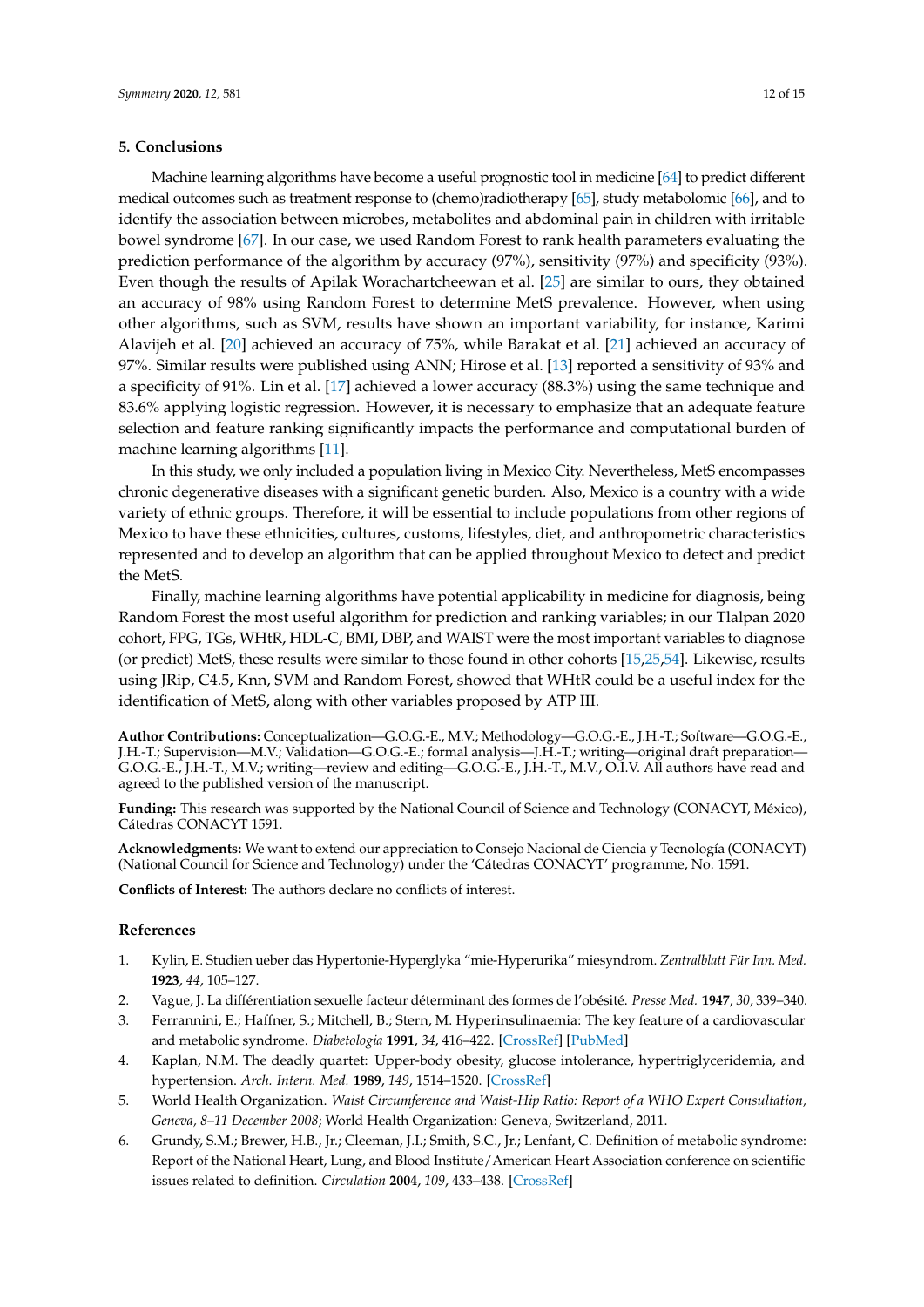- <span id="page-12-0"></span>7. Alberti, K.G.M.; Zimmet, P.; Shaw, J. The metabolic syndrome—A new worldwide definition. *Lancet* **2005**, *366*, 1059–1062. [\[CrossRef\]](http://dx.doi.org/10.1016/S0140-6736(05)67402-8)
- <span id="page-12-1"></span>8. Chen, M.; Hao, Y.; Hwang, K.; Wang, L.; Wang, L. Disease prediction by machine learning over big data from healthcare communities. *IEEE Access* **2017**, *5*, 8869–8879. [\[CrossRef\]](http://dx.doi.org/10.1109/ACCESS.2017.2694446)
- <span id="page-12-2"></span>9. Magoulas, G.D.; Prentza, A. Machine learning in medical applications. In *Advanced Course on Artificial Intelligence*; Springer: Berlin/Heidelberg, Germany, 1999; pp. 300–307.
- <span id="page-12-3"></span>10. Kavakiotis, I.; Tsave, O.; Salifoglou, A.; Maglaveras, N.; Vlahavas, I.; Chouvarda, I. Machine learning and data mining methods in diabetes research. *Comput. Struct. Biotechnol. J.* **2017**, *15*, 104–116. [\[CrossRef\]](http://dx.doi.org/10.1016/j.csbj.2016.12.005)
- <span id="page-12-4"></span>11. Rodríguez-Rodríguez, I.; Rodríguez, J.V.; González-Vidal, A.; Zamora, M.Á. Feature Selection for Blood Glucose Level Prediction in Type 1 Diabetes Mellitus by Using the Sequential Input Selection Algorithm (SISAL). *Symmetry* **2019**, *11*, 1164. [\[CrossRef\]](http://dx.doi.org/10.3390/sym11091164)
- <span id="page-12-5"></span>12. de Edelenyi, F.S.; Goumidi, L.; Bertrais, S.; Phillips, C.; MacManus, R.; Roche, H.; Planells, R.; Lairon, D. Prediction of the metabolic syndrome status based on dietary and genetic parameters, using Random Forest. *Genes Nutr.* **2008**, *3*, 173. [\[CrossRef\]](http://dx.doi.org/10.1007/s12263-008-0097-y)
- <span id="page-12-6"></span>13. Hirose, H.; Takayama, T.; Hozawa, S.; Hibi, T.; Saito, I. Prediction of metabolic syndrome using artificial neural network system based on clinical data including insulin resistance index and serum adiponectin. *Comput. Biol. Med.* **2011**, *41*, 1051–1056. [\[CrossRef\]](http://dx.doi.org/10.1016/j.compbiomed.2011.09.005) [\[PubMed\]](http://www.ncbi.nlm.nih.gov/pubmed/22000697)
- <span id="page-12-7"></span>14. Poli, R.; Cagnoni, S.; Livi, R.; Coppini, G.; Valli, G. A neural network expert system for diagnosing and treating hypertension. *Computer* **1991**, *24*, 64–71. [\[CrossRef\]](http://dx.doi.org/10.1109/2.73514)
- <span id="page-12-8"></span>15. Worachartcheewan, A.; Nantasenamat, C.; Isarankura-Na-Ayudhya, C.; Pidetcha, P.; Prachayasittikul, V. Identification of metabolic syndrome using decision tree analysis. *Diabetes Res. Clin. Pract.* **2010**, *90*, e15–e18. [\[CrossRef\]](http://dx.doi.org/10.1016/j.diabres.2010.06.009) [\[PubMed\]](http://www.ncbi.nlm.nih.gov/pubmed/20619912)
- <span id="page-12-9"></span>16. Babič, F.; Majnarić, L.; Lukáčová, A.; Paralič, J.; Holzinger, A. On patient's characteristics extraction for metabolic syndrome diagnosis: Predictive modelling based on machine learning. In *International Conference on Information Technology in Bio-and Medical Informatics*; Springer: Cham, Switzerland, 2014; pp. 118–132.
- <span id="page-12-10"></span>17. Lin, C.C.; Bai, Y.M.; Chen, J.Y.; Hwang, T.J.; Chen, T.T.; Chiu, H.W.; Li, Y.C. Easy and low-cost identification of metabolic syndrome in patients treated with second-generation antipsychotics: Artificial neural network and logistic regression models. *J. Clin. Psychiatry* **2010**, *71*, 225. [\[CrossRef\]](http://dx.doi.org/10.4088/JCP.08m04628yel) [\[PubMed\]](http://www.ncbi.nlm.nih.gov/pubmed/19814949)
- <span id="page-12-11"></span>18. Perveen, S.; Shahbaz, M.; Keshavjee, K.; Guergachi, A. Metabolic Syndrome and Development of Diabetes Mellitus: Predictive Modeling Based on Machine Learning Techniques. *IEEE Access* **2019**, *7*, 1365–1375. [\[CrossRef\]](http://dx.doi.org/10.1109/ACCESS.2018.2884249)
- <span id="page-12-12"></span>19. Vapnik, V.N. An overview of statistical learning theory. *IEEE Trans. Neural Netw.* **1999**, *10*, 988–999. [\[CrossRef\]](http://dx.doi.org/10.1109/72.788640) [\[PubMed\]](http://www.ncbi.nlm.nih.gov/pubmed/18252602)
- <span id="page-12-13"></span>20. Karimi-Alavijeh, F.; Jalili, S.; Sadeghi, M. Predicting metabolic syndrome using decision tree and support vector machine methods. *ARYA Atheroscler.* **2016**, *12*, 146.
- <span id="page-12-14"></span>21. Barakat, N. Diagnosis of Metabolic Syndrome: A Diversity Based Hybrid Model. In *International Conference on Machine Learning and Data Mining in Pattern Recognition*; Springer: Cham, Switzerland, 2016; pp. 185–198.
- <span id="page-12-15"></span>22. Sedehi, M.; Mehrabi, Y.; Kazemnejad, A.; Hadaegh, F. Comparison of artificial neural network, logistic regression and discriminant analysis methods in prediction of metabolic syndrome. *Iran. J. Endocrinol. Metab.* **2010**, *11*, 638–646.
- <span id="page-12-16"></span>23. Janitza, S.; Tutz, G.; Boulesteix, A.L. Random forest for ordinal responses: Prediction and variable selection. *Comput. Stat. Data Anal.* **2016**, *96*, 57–73. [\[CrossRef\]](http://dx.doi.org/10.1016/j.csda.2015.10.005)
- <span id="page-12-17"></span>24. Boulesteix, A.L.; Janitza, S.; Kruppa, J.; König, I.R. Overview of random forest methodology and practical guidance with emphasis on computational biology and bioinformatics. *Wiley Interdiscip. Rev. Data Min. Knowl. Discov.* **2012**, *2*, 493–507. [\[CrossRef\]](http://dx.doi.org/10.1002/widm.1072)
- <span id="page-12-18"></span>25. Worachartcheewan, A.; Shoombuatong, W.; Pidetcha, P.; Nopnithipat, W.; Prachayasittikul, V.; Nantasenamat, C. Predicting metabolic syndrome using the random forest method. *Sci. World J.* **2015**, *2015*, 581501. [\[CrossRef\]](http://dx.doi.org/10.1155/2015/581501) [\[PubMed\]](http://www.ncbi.nlm.nih.gov/pubmed/26290899)
- <span id="page-12-19"></span>26. Colín-Ramírez, E.; Rivera-Mancía, S.; Infante-Vázquez, O.; Cartas-Rosado, R.; Vargas-Barrón, J.; Madero, M.; Vallejo, M. Protocol for a prospective longitudinal study of risk factors for hypertension incidence in a Mexico City population: The Tlalpan 2020 cohort. *BMJ Open* **2017**, *7*, e016773. [\[CrossRef\]](http://dx.doi.org/10.1136/bmjopen-2017-016773) [\[PubMed\]](http://www.ncbi.nlm.nih.gov/pubmed/28760800)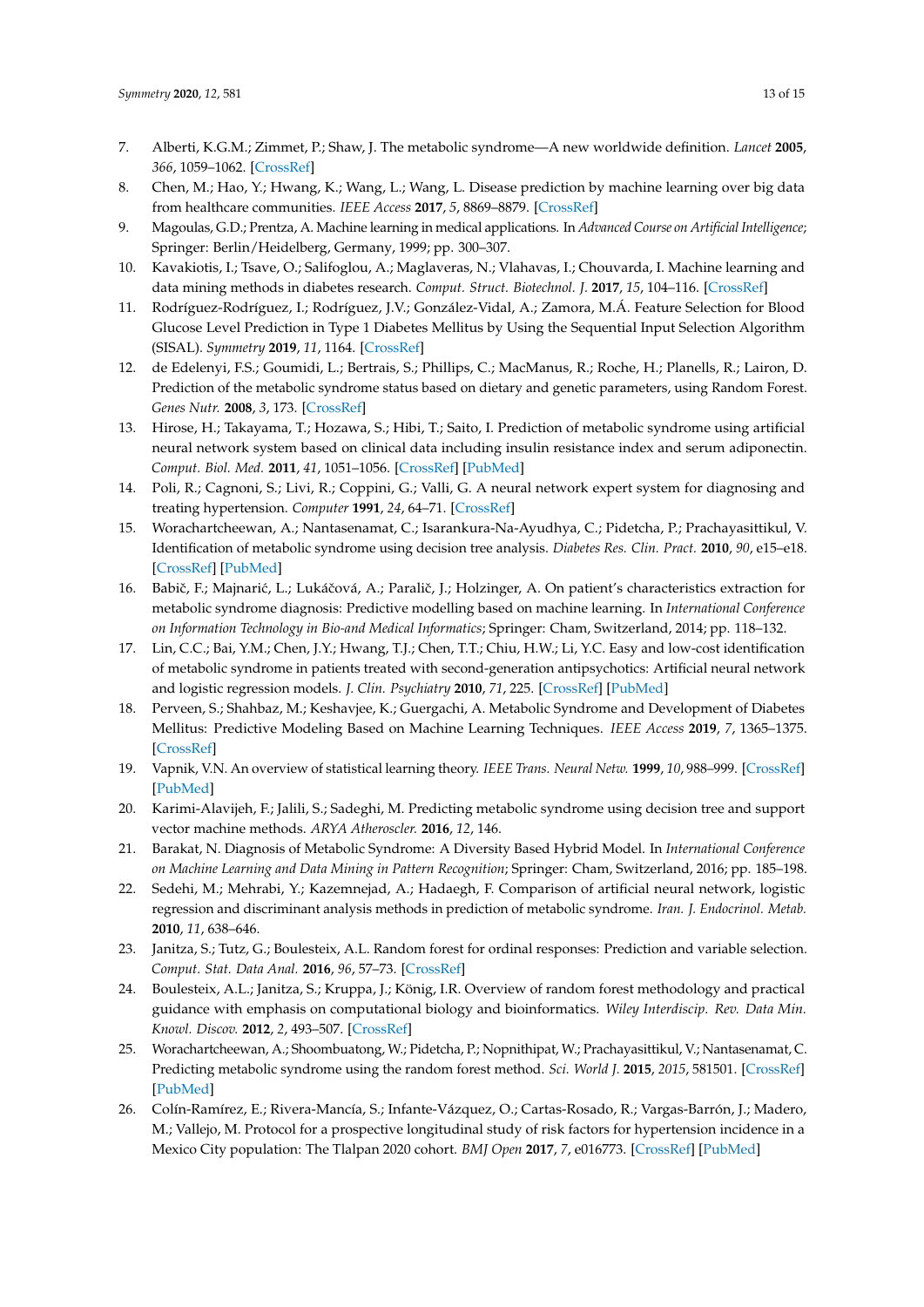- <span id="page-13-0"></span>27. Romanski, P.; Kotthoff, L. *FSelector: Selecting Attributes*; R Package Version 0.31. 2018. Available online: <http://freebsd.yz.yamagata-u.ac.jp/pub/cran/web/packages/FSelector/FSelector.pdf> (accessed on 15 March 2020).
- <span id="page-13-1"></span>28. Gutiérrez Esparza, G.; Vallejo, M.; Hernandez, J. Classification of Cyber-Aggression Cases Applying Machine Learning. *Appl. Sci.* **2019**, *9*, 1828. [\[CrossRef\]](http://dx.doi.org/10.3390/app9091828)
- 29. Asri, H.; Mousannif, H.; Al Moatassime, H.; Noël, T. Using Machine Learning Algorithms for Breast Cancer Risk Prediction and Diagnosis. *Procedia Comput. Sci.* **2016**, *83*, 1064–1069. [\[CrossRef\]](http://dx.doi.org/10.1016/j.procs.2016.04.224)
- <span id="page-13-2"></span>30. Kourou, K.; Exarchos, T.; Exarchos, K.; Karamouzis, M.; Fotiadis, D. Machine learning applications in cancer prognosis and prediction. *Comput. Struct. Biotechnol. J.* **2014**, *13*. [\[CrossRef\]](http://dx.doi.org/10.1016/j.csbj.2014.11.005) [\[PubMed\]](http://www.ncbi.nlm.nih.gov/pubmed/25750696)
- <span id="page-13-3"></span>31. Hornik, K.; Buchta, C.; Zeileis, A. Open-Source Machine Learning: R Meets Weka. *Comput. Stat.* **2009**, *24*, 225–232. [\[CrossRef\]](http://dx.doi.org/10.1007/s00180-008-0119-7)
- <span id="page-13-4"></span>32. Witten, I.H.; Frank, E. *Data Mining: Practical Machine Learning Tools and Techniques*, 2nd ed.; Morgan Kaufmann: San Francisco, CA, USA, 2005.
- <span id="page-13-5"></span>33. Chobanian, A.V.; Bakris, G.L.; Black, H.R.; Cushman, W.C.; Green, L.A.; Izzo, J.L., Jr.; Jones, D.W.; Materson, B.J.; Oparil, S.; Wright, J.T., Jr.; et al. Seventh report of the joint national committee on prevention, detection, evaluation, and treatment of high blood pressure. *Hypertension* **2003**, *42*, 1206–1252. [\[CrossRef\]](http://dx.doi.org/10.1161/01.HYP.0000107251.49515.c2)
- <span id="page-13-6"></span>34. Marfell-Jones, M.J.; Stewart, A.; De Ridder, J. *International Standards for Anthropometric Assessment*; International Society for the Advancement of Kinanthropometry: Wellington, New Zealand, 2012.
- <span id="page-13-7"></span>35. Craig, C.L.; Marshall, A.L.; Sjöström, M.; Bauman, A.E.; Booth, M.L.; Ainsworth, B.E.; Pratt, M.; Ekelund, U.; Yngve, A.; Sallis, J.F.; et al. International physical activity questionnaire: 12-country reliability and validity. *Med. Sci. Sport. Exerc.* **2003**, *35*, 1381–1395. [\[CrossRef\]](http://dx.doi.org/10.1249/01.MSS.0000078924.61453.FB)
- <span id="page-13-8"></span>36. Breiman, L. Random forests. *Mach. Learn.* **2001**, *45*, 5–32. [\[CrossRef\]](http://dx.doi.org/10.1023/A:1010933404324)
- <span id="page-13-9"></span>37. Strobl, C.; Boulesteix, A.L.; Zeileis, A.; Hothorn, T. Bias in random forest variable importance measures: Illustrations, sources and a solution. *BMC Bioinform.* **2007**, *8*, 25. [\[CrossRef\]](http://dx.doi.org/10.1186/1471-2105-8-25)
- <span id="page-13-10"></span>38. Friedman, J.; Hastie, T.; Tibshirani, R. *The Elements of Statistical Learning*; Springer Series in Statistics; Springer: New York, NY, USA, 2001; Volume 1.
- <span id="page-13-11"></span>39. Team, R.C. R: A Language and Environment for Statistical Computing. 2013. Available online: [https:](https://repo.bppt.go.id/cran/web/packages/dplR/vignettes/intro-dplR.pdf) [//repo.bppt.go.id/cran/web/packages/dplR/vignettes/intro-dplR.pdf](https://repo.bppt.go.id/cran/web/packages/dplR/vignettes/intro-dplR.pdf) (accessed on 4 April 2020).
- <span id="page-13-12"></span>40. Hjerpe, A. Computing Random Forests Variable Importance Measures (vim) on Mixed Numerical and Categorical Data. 2016. Available online: <http://www.diva-portal.org/smash/record.jsf?pid=diva2> (accessed on 4 April 2020).
- <span id="page-13-13"></span>41. Shi, T.; Horvath, S. Unsupervised learning with random forest predictors. *J. Comput. Graph. Stat.* **2006**, *15*, 118–138. [\[CrossRef\]](http://dx.doi.org/10.1198/106186006X94072)
- <span id="page-13-14"></span>42. Breiman, L.; Friedman, J.; Olshen, R.; Stone, C. Classification and regression trees. *Wadsworth Int. Group* **1984**, *37*, 237–251.
- <span id="page-13-15"></span>43. Nembrini, S.; König, I.R.; Wright, M.N. The revival of the Gini importance? *Bioinformatics* **2018**, *34*, 3711–3718. [\[CrossRef\]](http://dx.doi.org/10.1093/bioinformatics/bty373)
- <span id="page-13-16"></span>44. Calle, M.L.; Urrea, V. Letter to the editor: Stability of random forest importance measures. *Briefings Bioinform.* **2010**, *12*, 86–89. [\[CrossRef\]](http://dx.doi.org/10.1093/bib/bbq011)
- <span id="page-13-17"></span>45. Liaw, A.; Wiener, M. RandomForest: Breiman and Cutler's random forests for classification and regression. *R Package Version* **2015**, *4*, 6–10.
- <span id="page-13-18"></span>46. Cohen, W.W. Fast Effective Rule Induction. In Proceedings of the Twelfth International Conference on Machine Learning, Tahoe City, CA, USA, 9–12 July 1995; pp. 115–123.
- <span id="page-13-19"></span>47. Quinlan, J. *C4.5: Programs for Machine Learning*; Morgan Kaufmann: San Francisco, CA, USA, 1993.
- <span id="page-13-20"></span>48. Hall, M.A. *Correlation-based Feature Selection for Machine Learning*; Technical Report; The University of Waikato: Hamilton, New Zealand, 1999.
- <span id="page-13-21"></span>49. Zheng, Z.; Wu, X.; Srihari, R.K. Feature selection for text categorization on imbalanced data. *SIGKDD Explor.* **2004**, *6*, 80–89. [\[CrossRef\]](http://dx.doi.org/10.1145/1007730.1007741)
- <span id="page-13-22"></span>50. Cohen, J. A coefficient of agreement for nominal scales. *Educ. Psychol. Meas.* **1960**, *20*, 37–46. [\[CrossRef\]](http://dx.doi.org/10.1177/001316446002000104)
- <span id="page-13-23"></span>51. Wayne, D. *Bioestadística: Base para el Análisis de las Ciencias de la Salud*; Technical Report; Limusa: Mexico City, Mexico, 1983.
- <span id="page-13-24"></span>52. GECCO. *Genetic and Evolutionary Computation-GECCO 2003: Genetic and Evolutionary Computation Conference; Chicago, IL, USA, July 12–16; Proceedings. 1 (2003)*; Springer: Berlin/Heidelberg, Germany, 2003.